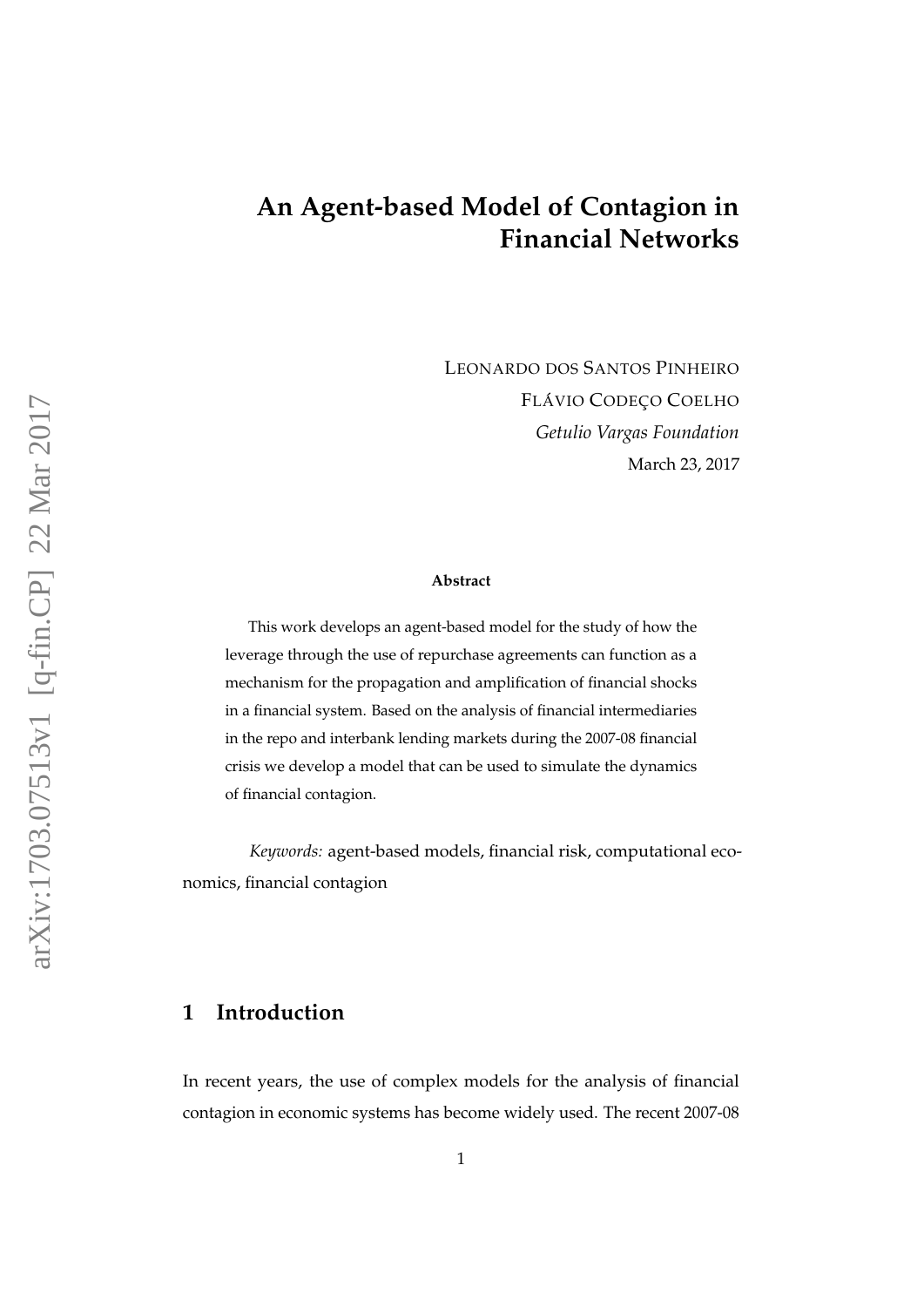financial crisis, regularly attributed to the complex relationships among financial institutions, has revived the interest in the role of the behavior of market participants in the creation of the complex interlinkages which serve as channels for the transmission and amplification of economic shocks.

The crisis, which started with a liquidity drain in the US sub-prime mortgage market, due to the collapse of a bubble in the housing market, quickly overflowed to debt markets and stock markets in a process of financial contagion that eventually prompted the downfall of major American and European banks and triggered a world recession. The means by which the crisis spread from a specific bubble to the whole financial system is what we call financial contagion and it is a process made possible by the existing interconnectivity between financial institutions.

Financial institutions are interconnected in a variety of ways, both directly and indirectly. Direct interconnectedness happen mostly through mutual credit exposures while indirect interconnectedness occurs mainly through common asset holdings, margin call losses and haircut increases triggered by fire sales and liquidity drain and information spillover [\(Liu](#page-29-0) [et al.](#page-29-0) [\(2015\)](#page-29-0)).

Direct interconnectedness occurs because mutual credit exposures between financial institutions can lead to domino effects. With the complex chains of intermediation which exist in the global financial system, the failure of a highly interconnected institution can cause major disruptions to the financial system as a whole as this institution wouldn't be able to fulfill it's obligations and cause mark-to-market losses in the balance sheets of all other institutions with direct exposure to it, which could cause a number of other institutions to face distress as well.

Indirect interconnectedness occurs as institutions facing distress can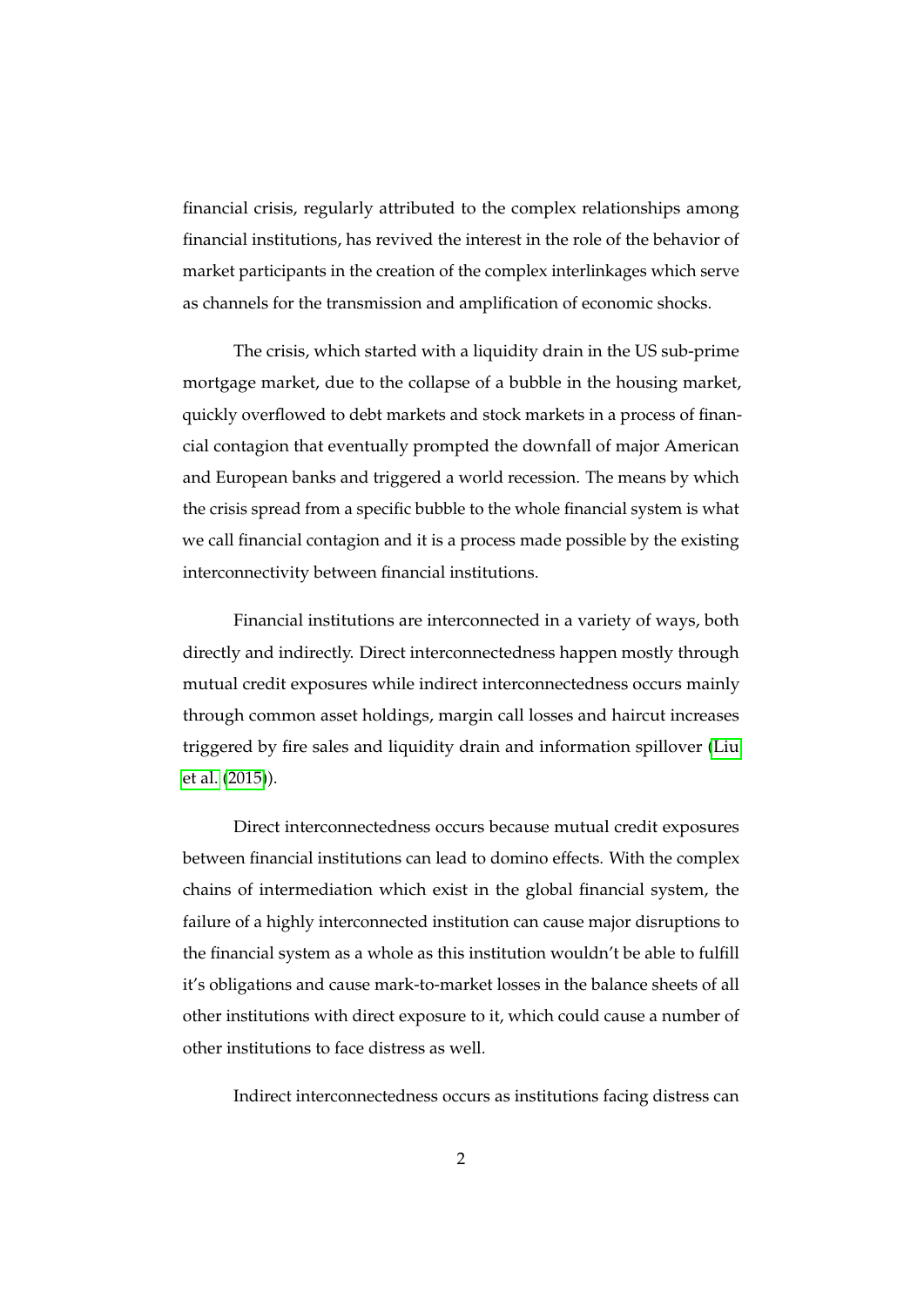start fire selling it's assets. Fire sales further stress the market prices of the assets owned by the company, causing mark-to-market losses in all institutions with common asset holdings and causing increases in margin calls and haircuts in repurchase agreements backed by these assets. Information spillover can also cause other institutions with similar balance sheets to face higher spreads.

As more institutions suffer losses and become distressed, market conditions may further deteriorate via the aforementioned contagion channels, leading to a negative feedback loop and, possibly, to a cascade of failures.

While many approches to understand the dynamics of financial contagion using equation-based modeling have been developed, mostly through economic and network models (see [Gai and Kapadia](#page-27-0) [\(2010\)](#page-27-0), [Huang et al.](#page-28-0) [\(2013\)](#page-28-0) and [Elliott et al.](#page-27-1) [\(2014\)](#page-27-1)), these approaches have the limitation of reproducing an homogenized and simplified approximation of the observed reality, sometimes producing unrealistic models which are not sufficiently justified [\(Helbing and Balietti](#page-28-1) [\(2010\)](#page-28-1)).

In this work we focus on the prospects of the computer simulation of economic systems to model the dynamics of financial contagion. Agentbased modeling is a computational technique where the components of a system are encapsulated as agents, which can represent individuals, groups, companies and/or countries, while the analysis of the system is carried out through the interactions of these agents [\(Helbing](#page-28-2) [\(2012\)](#page-28-2)).

By modeling the financial system through the use of agents, we are capable not only of creating simulations that reflect the interactions between different entities more accurately, but also of testing the implications of different hypothesis. We furthermore emphasize the importance of building models using a range of empirical observations to design more realistic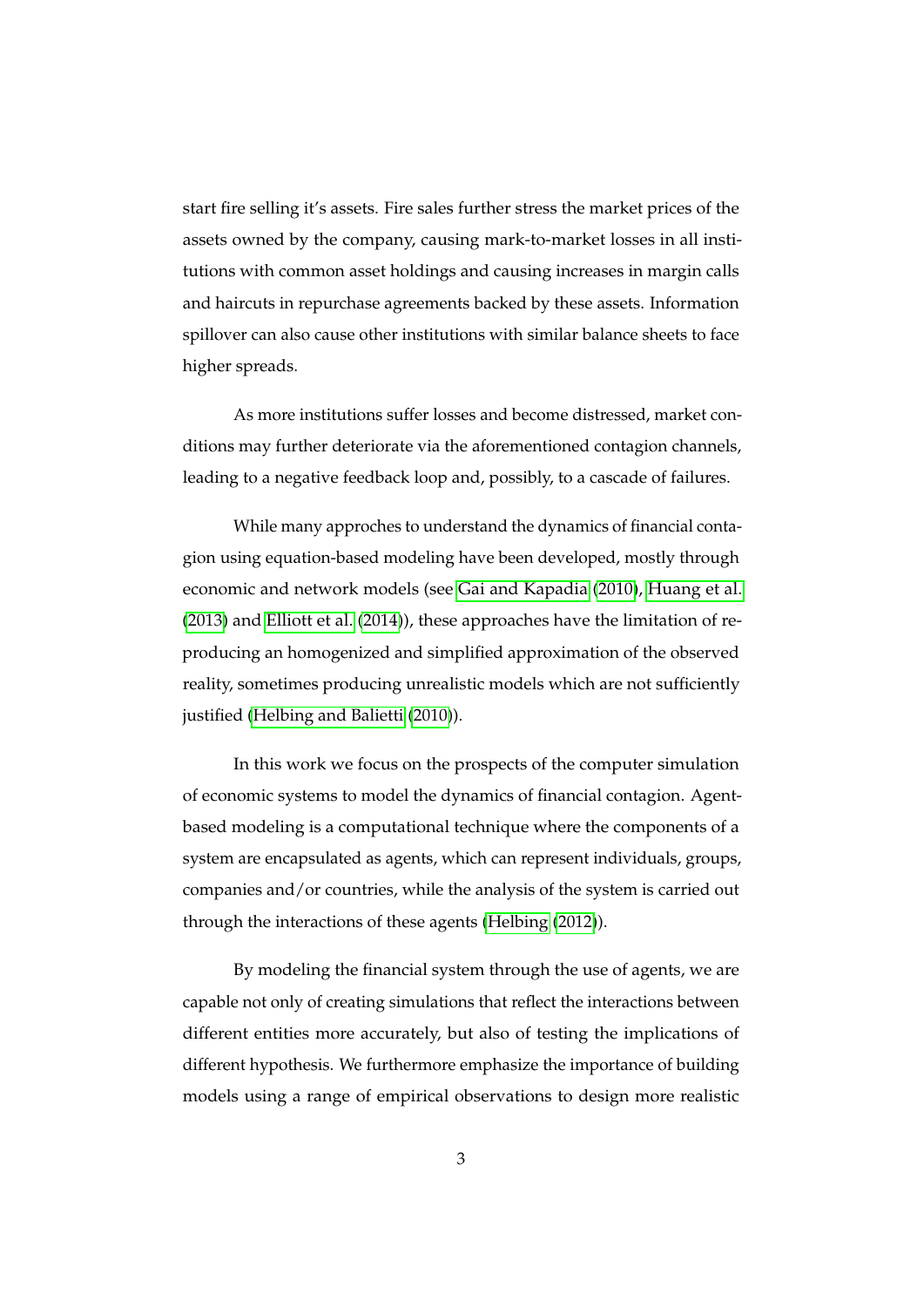models which are capable of representing market dynamics observed in historical episodes and allows us to explore in more detail the dynamics of financial markets.

In this work we focus on modeling one of the most prominent effects of the 2007-08 financial crisis: the liquidity drain observed in the repurchase agreement (repo) markets. During the crisis both interbank lending and repurchase agreements shrank dramatically, causing a massive deleverage in the financial system and threatening several banks with insolvency in a movement that only stopped through a government bailout. To achieve this objective we focus on the interaction between banks, money market funds and hedge funds in the repo and interbank markets in order to recreate this financial contagion movement.

The remainder of this paper is structured as follows. In Section [2](#page-3-0) we introduce the problem of financial contagion and focus on the repo markets. Section [3](#page-5-0) discusses agent-based models of financial markets and how they can be used to understand market dynamics such as the one we wish to model. Section [4](#page-8-0) presents our agent-based financial contagion model. In Section [5](#page-21-0) we perform some numerical simulations and discuss the results. Finally, in Section [6](#page-24-0) we discuss extensions of the proposed method and our conclusions.

## <span id="page-3-0"></span>**2 Financial Contagion**

Strong financial contagion has been one of the key features of most recent financial crises, as localized problems in certain segments of the markets spread to other segments leading to the risk of cascading defaults and failures which are often avoided through government bailouts of institutions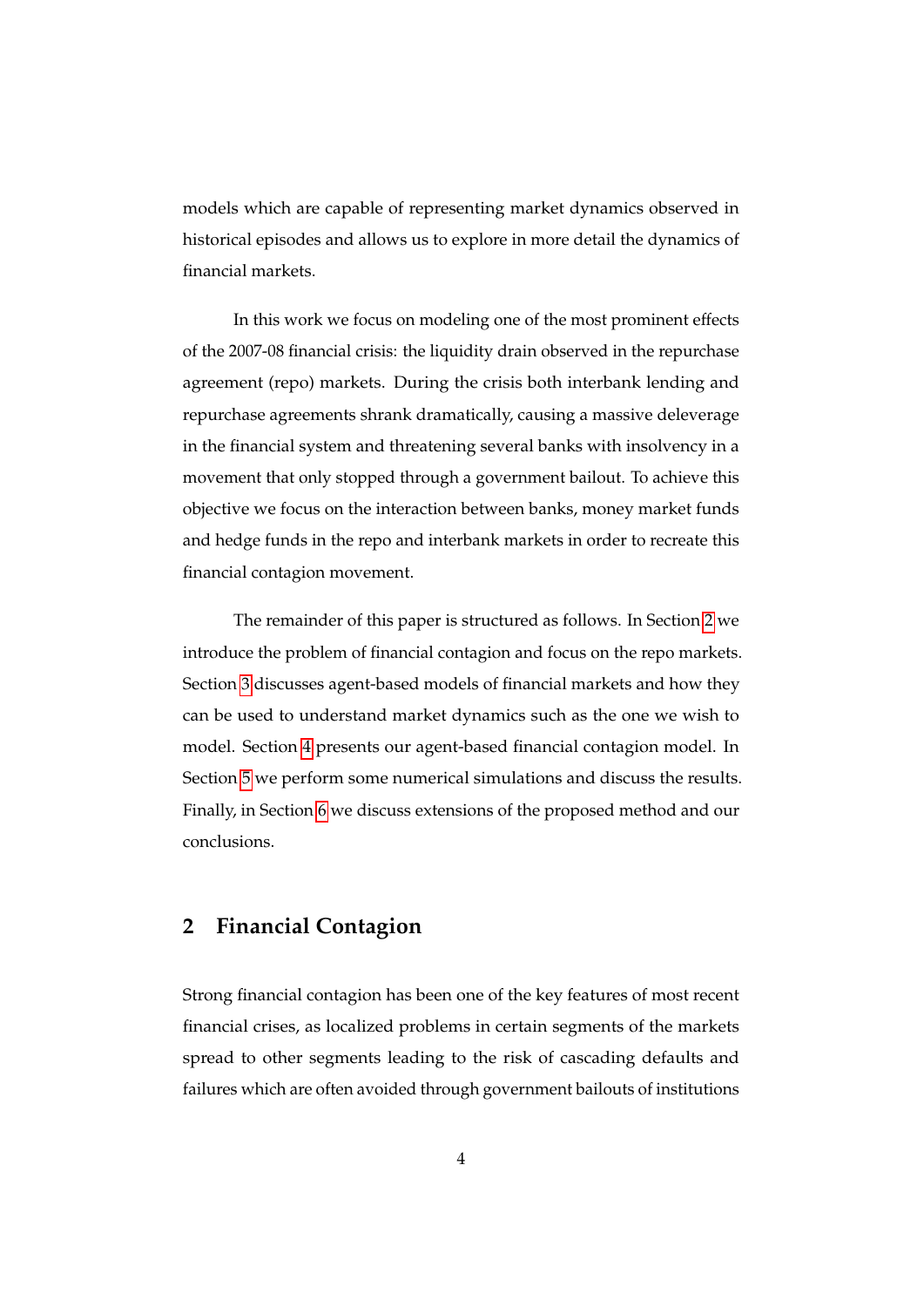deemed "too big to fail."

As described by [Gorton and Metrick](#page-27-2) [\(2009\)](#page-27-2), the panic of 2007-08 occurred through a run on the repo market. The repo market is very important market that provides collaterized financing for banks.They work very much like bank deposits, but for firms operating in the capital markets. In a repurchase agreement the bank sells a security with the promise of repurchasing the security at a specified price in the end of the contract. The intermediary buying the security from the bank is remunerated by the spread in operation.

According to [Gorton and Metrick](#page-27-2) [\(2009\)](#page-27-2), in the last twenty-five years a number of financial innovations have allowed traditional assets of banks to be traded in capital markets through securitization and loan sales and have allowed banks to leverage through these operations.

Since the 2007-08 crisis, the interconnected nature of financial markets has not only been studied as an explanation for the spread of risk and losses throughout the system, but also motivated much of the policy recommendations in the aftermath. Yet, a framework to understand how the dynamics of the network structure of the financial market, specially the repo market, leads to systemic risk remains incomplete.

In a broader sense, there is currently a high level of uncertainty about which elements in the structure of the financial system causes contagion and how it occurs. Early work, prior to the crisis, focused on general aspects of interbank lending such as the work of [Allen and Gale](#page-26-0) [\(2000\)](#page-26-0), which modeled contagion as an equilibrium phenomenon caused by liquidity preference shocks through economic regions, and of [Rochet and Tirole](#page-29-1) [\(1996\)](#page-29-1), which considers the systemic risk created by interbank lending and investigates whether decentralized bank interactions can be preserved while maintaining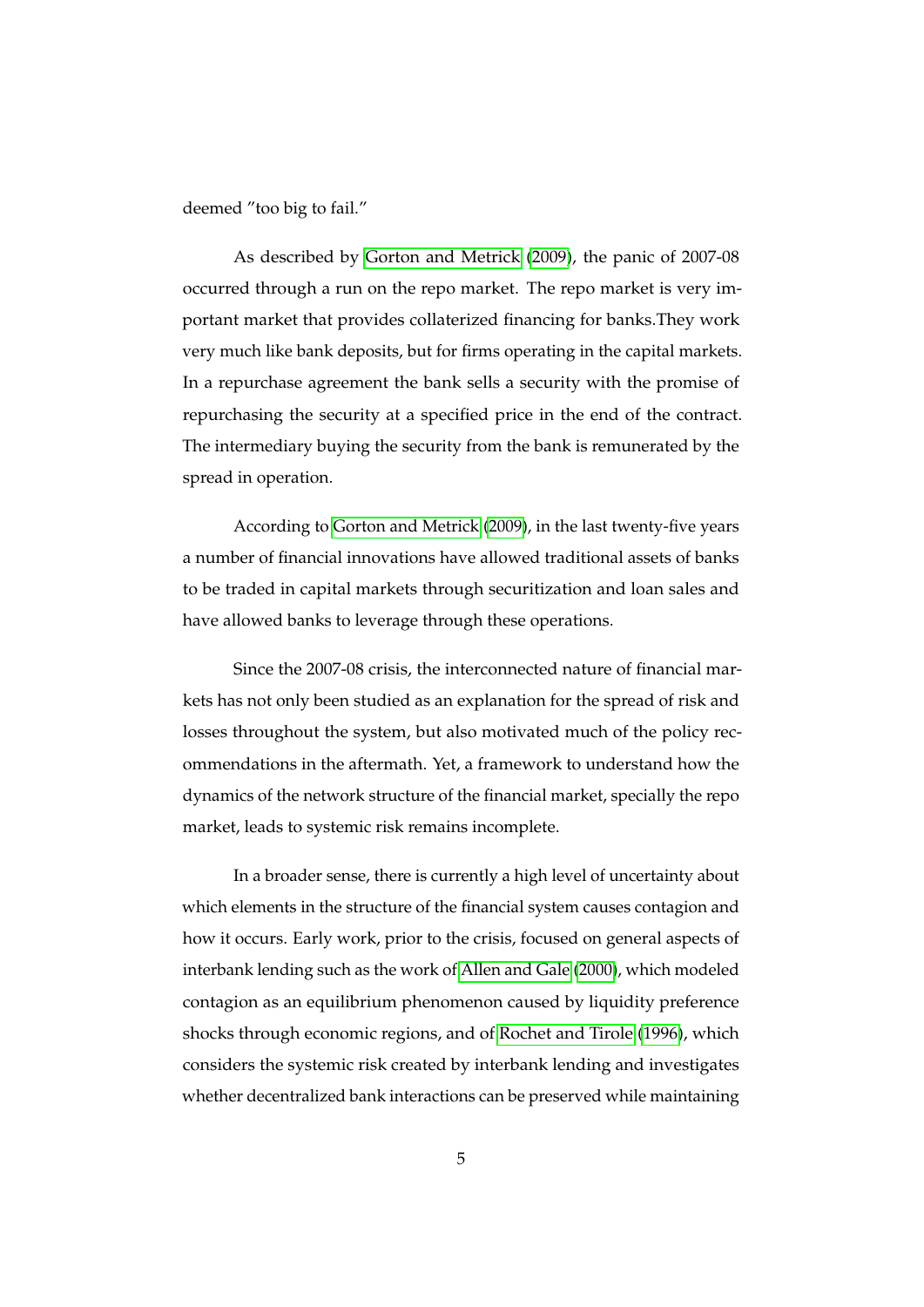the stability of the system.

More recent work, such as [Gai and Kapadia](#page-27-0) [\(2010\)](#page-27-0), [Acemoglu et al.](#page-26-1) [\(2013\)](#page-26-1) and [Elliott et al.](#page-27-1) [\(2014\)](#page-27-1) examine how shocks propagate through a network based on debt holdings or interbank lending and, also, how shocks propagate as a function of network architecture.

While these works have provided useful insights about financial contagion (although presenting quite different and complementary results), the use of economic equilibrium and network models have some limitations in the study of the phenomenon. For instance, financial agents usually have different goals and strategies, thus, behaving very differently. Also, we must consider that the nature of debt exposures as connectivity measures can also vary greatly, with mutual lending exposures, cross-holding of shares, repurchase agreements and common asset holdinds of other sorts (e.g. stocks) having a different impact on the propagation of shocks.

Accounting for these heterogeneities in network and economic models can lead to mathematical intractability very fast. A different approach, which may lead to a more accurate representation of the financial system, despite being unable to render an analytical solution to understand the problem, is to use agent-based simulation, as we describe bellow.

## <span id="page-5-0"></span>**3 Agent-Based Computational Finance**

Much of the work in economics and finance hopes to simplify human interactions and behaviors in a way that we can analyze these systems through aggregated macro-features. But complex systems involves complex interactions among many individuals and, in some cases, this complexity makes the use of analytical models to understand the system unfeasible. For this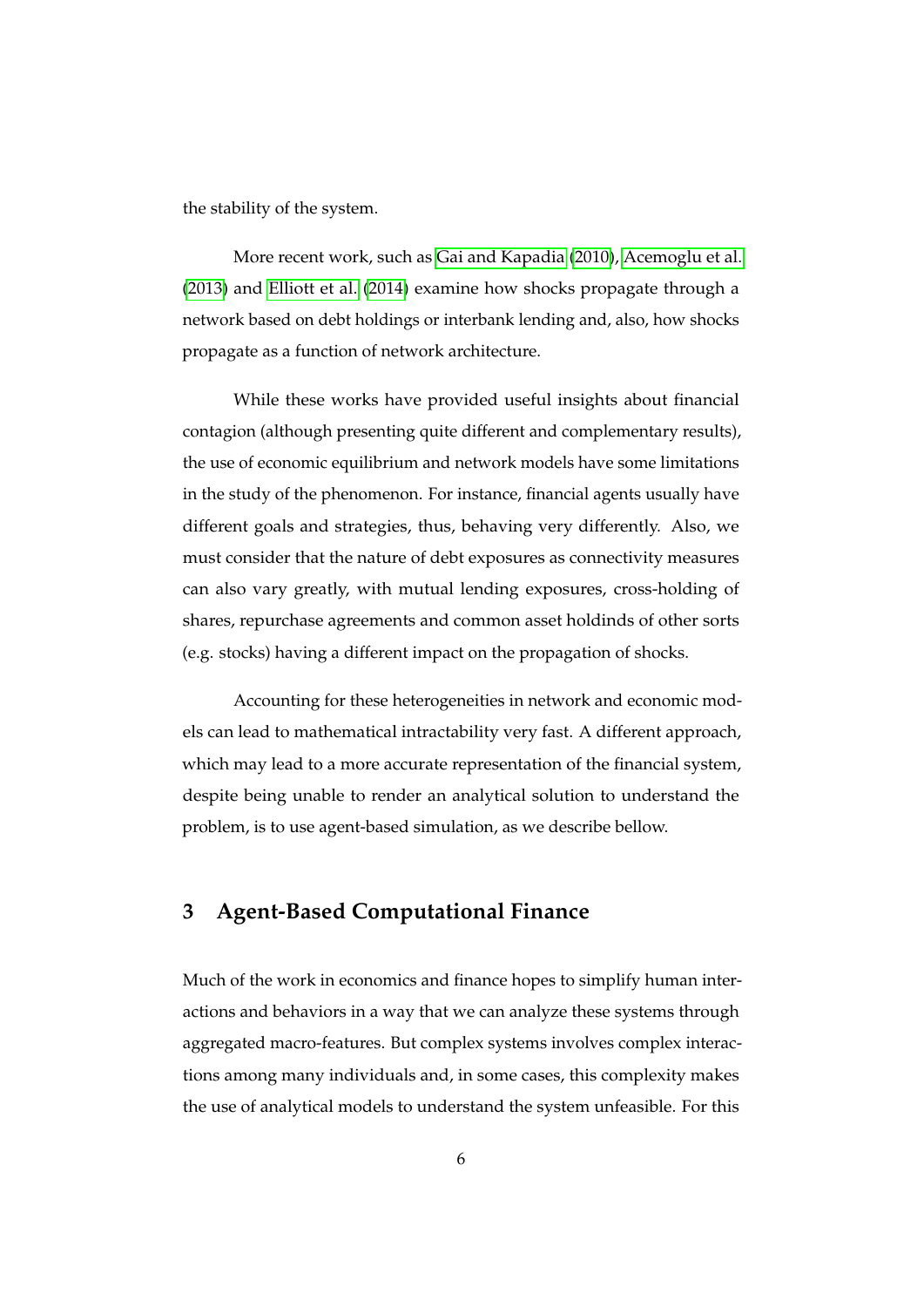reason, agent-based models and simulations have become an invaluable tool for understanding the dynamics of the economic and/or financial system as a whole.

Agent-based models are a class of computational models used to simulate the actions and interactions of autonomous agents [\(Gilbert](#page-27-3) [\(2008\)](#page-27-3)). In computational economics, these models have been used to study properties of markets by building and simulating markets, especially in the field of computational finance and there are many ways in which agent-based models can be used to study financial markets  $<sup>1</sup>$  $<sup>1</sup>$  $<sup>1</sup>$ </sup>

The building of artificial markets is one of the most important contributions of agent-based models to the study of financial systems. They allow us to model economic agents according to a theoretical model and to observe if our economic assumptions about the agents interactions in a financial setting would generate the expected dynamics.

Since the eighties some models of artificial markets have been tried, specially for stock markets. [Cohen et al.](#page-27-4) [\(1983\)](#page-27-4) tried to look the impact of random behaving agents on various market structures, while [Kim and](#page-28-3) [Markowitz](#page-28-3) [\(1989\)](#page-28-3) used discrete event simulation to model the interactions of different kinds of trading agents and [De Grauwe et al.](#page-27-5) [\(1995\)](#page-27-5) focused on the dynamics of foreign exchange markets.

One of most notable and most sophisticated markets is the Santa Fe Institute (SFI) market. The SFI market was created with the idea of modeling a financial market with an ecology of trading strategies [\(LeBaron](#page-28-4) [\(2002\)](#page-28-4)). The SFI Market structure were modeled to consider preferences and risk aversion

<span id="page-6-0"></span> $^1\mathrm{A}$  broad discussion of how market microstructure can be studied by simulations with intelligent agents can be found in [Chan](#page-27-6) [\(2001\)](#page-27-6), while [LeBaron](#page-28-5) [\(2006\)](#page-28-5) discusses how agentbased models can be used to build artificial markets and [Tsang and Martinez-Jaramillo](#page-30-0) [\(2004\)](#page-30-0) discusses other examples of agent-based models uses in computational finance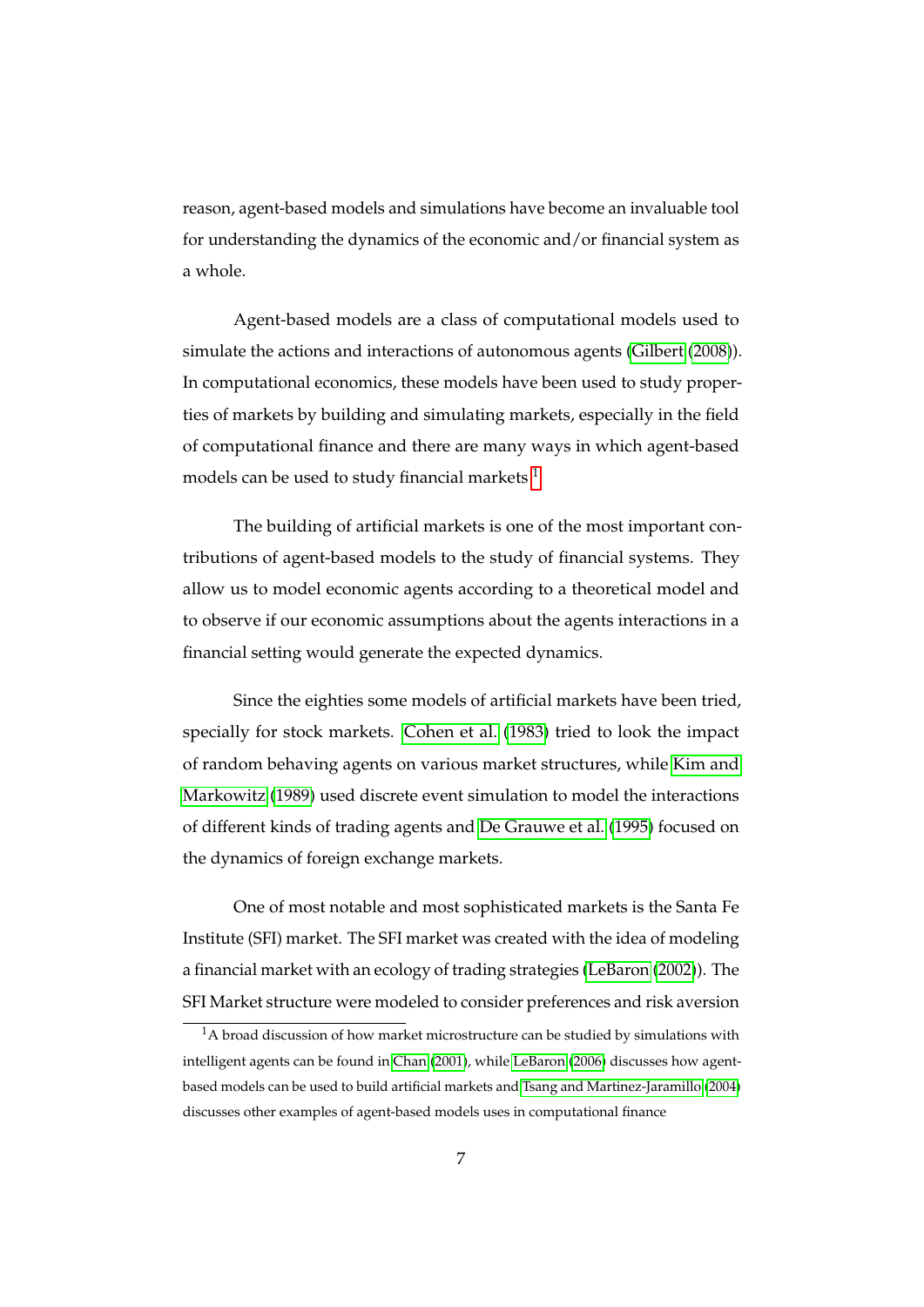in trading and even allowed the emergence of trading patterns over time through the use of genetic algorithms. Although there have been several generations of the SFI artificial market, consisting of modifications of the market structure and of different programming platforms, the fundamentals of the theoretical model have persisted <sup>[2](#page-7-0)</sup>.

Other artificial stock markets have been designed focusing on features not included in the SFI artificial market model. For instance, [LeBaron](#page-28-6) [\(2001b\)](#page-28-6) and [LeBaron](#page-28-7) [\(2001a\)](#page-28-7) have used a new framework including varying forecasting horizons and memory lengths, which is crucial in the convergence to a rational expectations equilibrium, while [Serguieva and Wu](#page-30-1) [\(2007\)](#page-30-1) have investigated herding behaviors as a possible reason for contagion among different markets, and [Martinez-Jaramillo and Tsang](#page-29-2) [\(2009\)](#page-29-2) have elaborated an artificial market in which trading behaviors model technical, fundamental and noise traders, being able to recreate statistical properties of price series in real financial markets.

Outside of stock markets, [Arciero et al.](#page-26-2) [\(2008\)](#page-26-2) developed a model of real time gross settlement paying system for predicting the impact of disruptive events in the flow of interbank payments and [Llacay and Peffer](#page-29-3) [\(2010\)](#page-29-3) developed a model to simulate crisis and risk management in fixedincome markets.

Agent-based models of financial markets have allows to simulate and recreate episodes observed in historical data to assess economic theories. In this work we focus on building an artificial repo market and it's behavior under a liquidity shock.

<span id="page-7-0"></span><sup>&</sup>lt;sup>2</sup>A description of the SFI market model can be found in [Arthur et al.](#page-26-3) [\(1996\)](#page-26-3) and [Palmer](#page-29-4) [et al.](#page-29-4) [\(1994\)](#page-29-4) while an overview of the SFI market history can be found in [LeBaron](#page-28-4) [\(2002\)](#page-28-4)) and in [Johnson](#page-28-8) [\(2002\)](#page-28-8)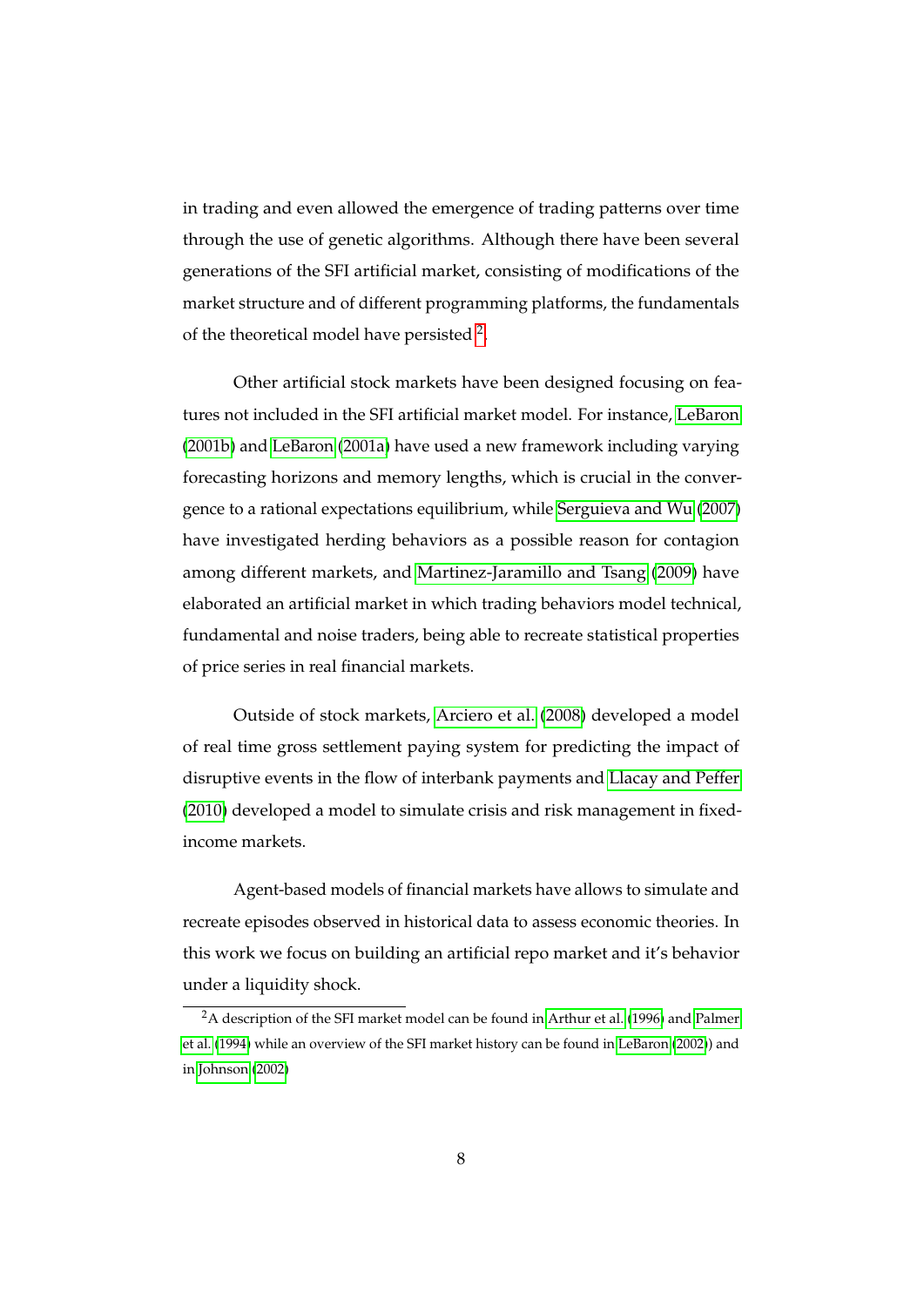### <span id="page-8-0"></span>**4 The Artificial Repo Market Model**

To simulate the dynamics of financial contagion in the repo market we build an artificial financial market where financial agents must manage their risk and may face defaults and bankruptcy if there are significant imbalances between their balance sheets. The financial risk is measured and controlled trough losses, liquidity and leverage metrics.

Our artificial market structure is designed to reflect financial intermediaries that may choose to invest in a set of tradeable assets from outside the financial system (representing economic projects) and that can also make operations among themselves to improve resource allocation.

We design three types of financial intermediaries as agents, which can be banks, money market funds (MMFs) or hedge funds. These intermediaries interact with each other trading assets according to their roles, as described bellow, and with an optimization strategy. Every intermediary tries to maximize their gains while managing their risk.

#### **4.1 Assets**

For the assets that can be traded by the agents, there is a risk free government bond, a stock, representing a risky liquid asset, and a risky fixed-income asset (from this point only called risky asset), representing a economic project financed and securitized by banks. The intermediaries can also trade resources through interbank lending and repurchase agreements. These serve as instruments for them to improve resource allocation, and manage risk.

#### **List of Assets:**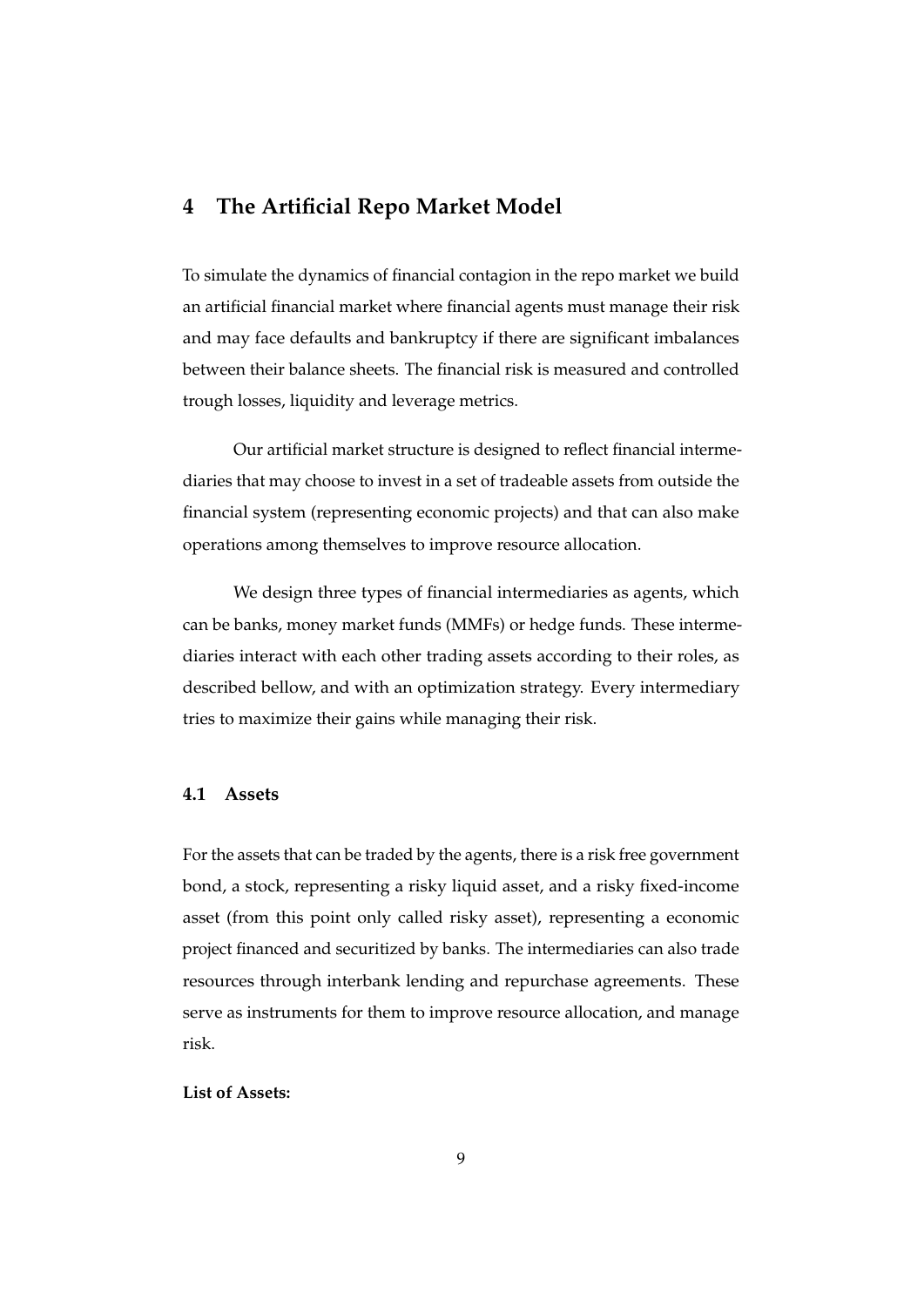#### A) Government Bond

In our market there is a government bond, consisting of a risk free asset, paying a constant interest rate,  $r_f = 0.10$ . This asset has complete liquidity as there is we assume there are external agents willing to match the order imbalance (treasury, foreign investors, central banks, etc.).

B) Stock

There is also a risky stock, similar to the one described in [LeBaron](#page-28-4) [\(2002\)](#page-28-4), paying stochastic dividend following the autoregressive process:

<span id="page-9-0"></span>
$$
d_t = \bar{d} + \rho(d_{t-1} - \bar{d}) + \mu_t \tag{1}
$$

with  $\bar{d} = 10$ ,  $\rho = 0.95$  and  $\mu_t \sim N(0, \sigma_{\mu}^2)$ . The price of the stock is determined endogenously in the market.

C) Risky Asset

There is a risky asset paying a constant interest rate  $r_r = 0.11$ . This asset represents an economic project financed by banks and securitized in the capital markets. This asset can lose liquidity fast and may be a major source of risk. Since we do not implement mark-to-market calculation of bond prices, mainly because there are no variation in Government Bond interest rates, the higher interest rate reflects exclusively the perceived liquidity risk and the default risk of the asset.

D) Interbank Loan

Interbank lending play a key role in the financial system. They are vital for banks' liquidity management.The interbank lending market is constituted by unsecured loans (the interbank loan) and secured loans (through repurchase agreements and described bellow).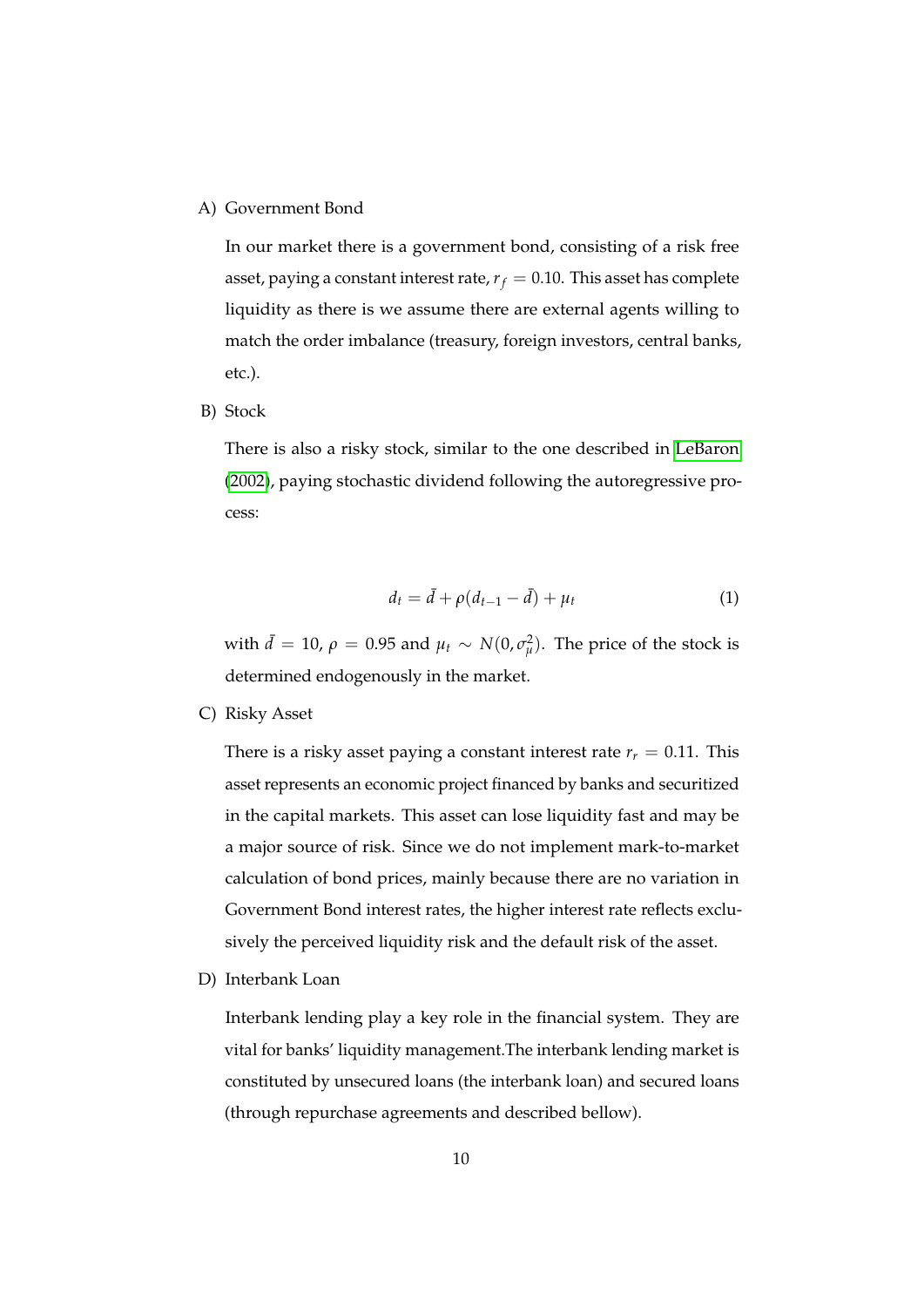The interbank loan is an operation where banks extend loans to one another for a small term. In our model they are used when banks don't have access to secured loans and must meet liquidity or cash requirements to avoid a default. The interbank loan has an interest rater  $r_{IL} = r_f + \delta_i$  where  $\delta_i$  is the risk premium paid by the borrower and:

$$
\delta_i = \frac{\sum_j IL_{ij}}{\sum A_i \times P_{sell}(A)}\tag{2}
$$

where *ILij* is the value of interbank loan issued from bank *j* to bank *i*,  $A_i$  is the total value of asset *A* owned by the bank *i* and  $P_{sell}(A_i)$  is the probability of selling the asset *A* at each timestep, which is determined by the liquidity index of the asset, defined in Subsection [4.3.](#page-15-0) Interbank loans are always overnight.

#### E) Repurchase Agreement

Repos are a key mechanism in our fixed-income market. Repos require margining practices, where the borrower pays an initial margin, or 'haircut', to provide some protection to the lender in case the other party defaults.

In our market, we implement a simplified version of repo operations $^3$  $^3$ . Repos can be backed up by Government Bonds or by the Risky Asset. Also, repos, as interbank loans, are always overnight, but can be renewed at each time step. We also implement margining pratices with the haircut being calculated as:

$$
Haircut = 1 - Psell
$$
 (3)

<span id="page-10-0"></span><sup>&</sup>lt;sup>3</sup>See [Livingston](#page-29-5) [\(1999\)](#page-29-5) for a more complete explanation of repo operations in real markets.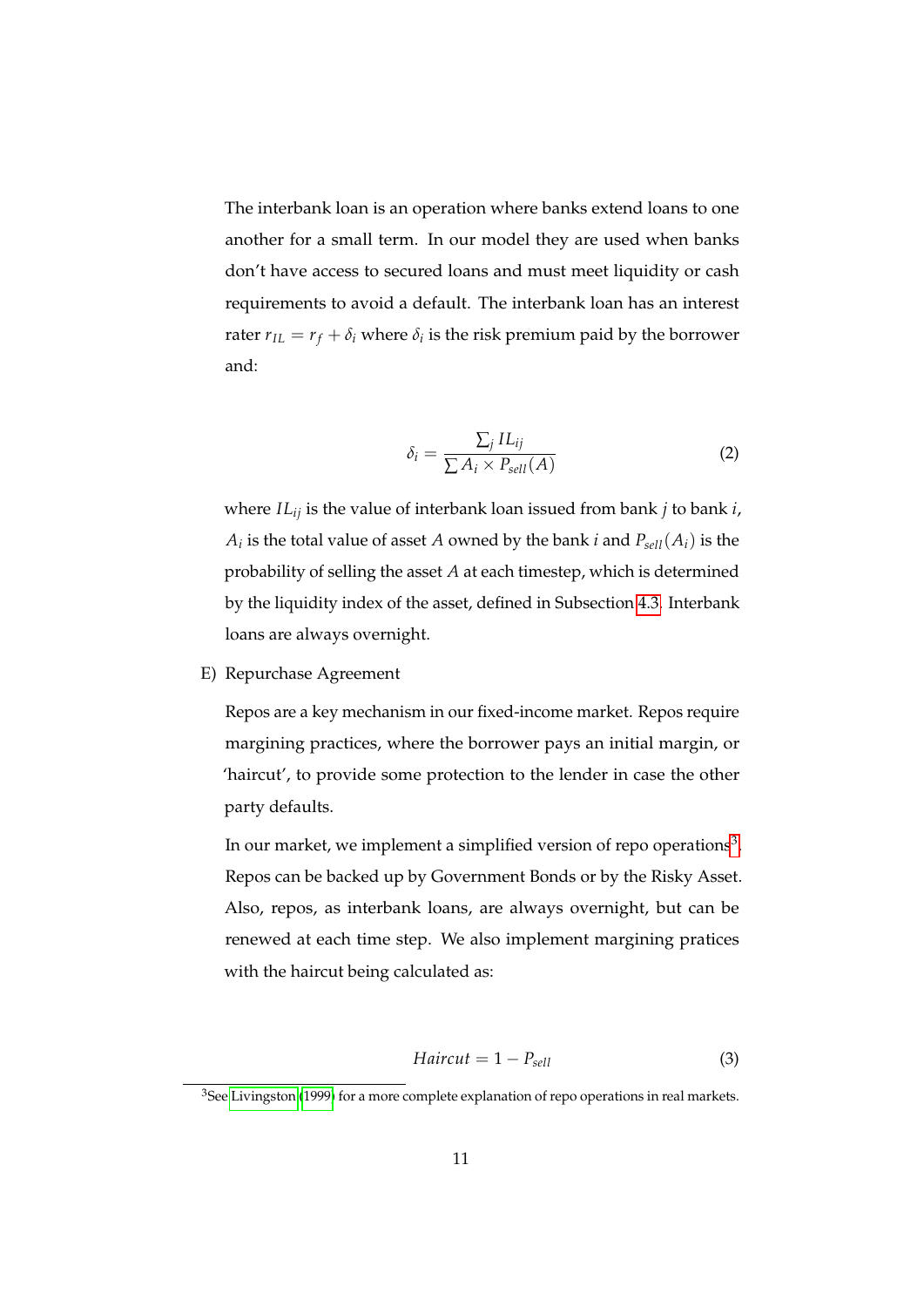This means that assets with full liquidity will not need a haircut, while totally illiquid assets will require a 100% haircut, meaning the asset is not acceptable as collateral. The repo is not renewed if the bank can not meet the margin call. If the repo is not renewed the bank must repay the repo, selling assets in the process if there is no available cash.

#### **4.2 Financial Agents**

Each financial agent type has a special role in the model. Banks intact with the economic system by securitizing credit assets. Hedge funds mainly operate in the stock market to provide volatility. MMFs interact with banks in the money markets providing funding.

#### **List of Financial Agents:**

A) Banks

Banks are the central agents of our simulation. Banks can acquire the risky asset at will (it represents the interaction of the bank with the economic system) and may access the money market (composed by MMFs) to obtain funding. Banks may also lend directly to other banks, these operations are done in order to manage short-term liquidity.

B) Money Market Funds (MMF)

MMFs are mutual funds that serve as important intermediaries between investors who want highly liquid investments and banks that have short-term liquidity needs [\(Rosengren and Stone Mountain](#page-29-6) [\(2012\)](#page-29-6)). As described by [Rubin et al.](#page-29-7) [\(1999\)](#page-29-7), MMFs are usually prevented by regulation from engaging in leveraging practices and investing in illiquid assets.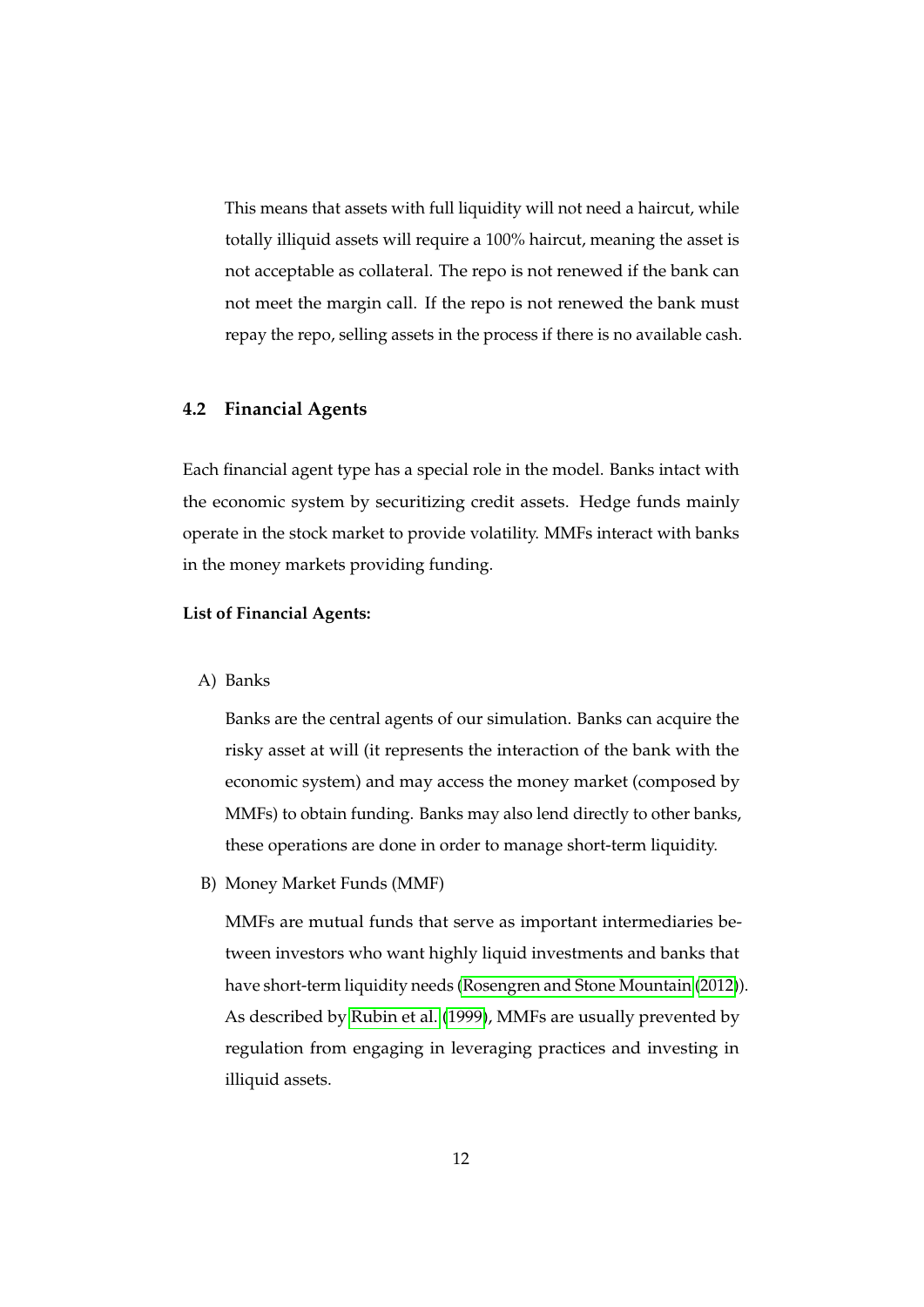In our model, MMFs act buying short-term and liquid debt instruments, such as government securities, and providing liquidity to other market players through repurchase agreements.

C) Hedge Funds

In our model hedge funds act as minor players. They operate in the stock market and in the government bond market.

#### **4.2.1 Trading strategies**

#### **Stock Trading**

The role of the stock market is to provide a major source of volatility and market risk to financial agents. [Schwert](#page-30-2) [\(2011\)](#page-30-2) have shown that stock markets present high levels of volatility following periods of market stress. Moreover, [Ben-David et al.](#page-27-7) [\(2012\)](#page-27-7) point out to the presence of severe funding constraints, such as investor withdrawals and lender pressure accounting, together with flight to quality (selloffs of high-volatility stocks) and static liquidity management (selloffs of high-liquidity stocks) as major sources of volatility and market downfall. These mechanisms play an important role the modeling of the financial contagion.

For stock trading, the abstract model we used to simulate a real market is similar to the Co-Evolutionary Heterogeneous Artificial Stock Market (CHASM) described by [Martinez-Jaramillo and Tsang](#page-29-2) [\(2009\)](#page-29-2), but with some key differences in trader behavior, order types and market mechanism.

Stock trading is composed by classes of traders that are used in the literature and that represent trading behaviors in close resemblance to empirical observations. They help recreate the statistical properties of a real market: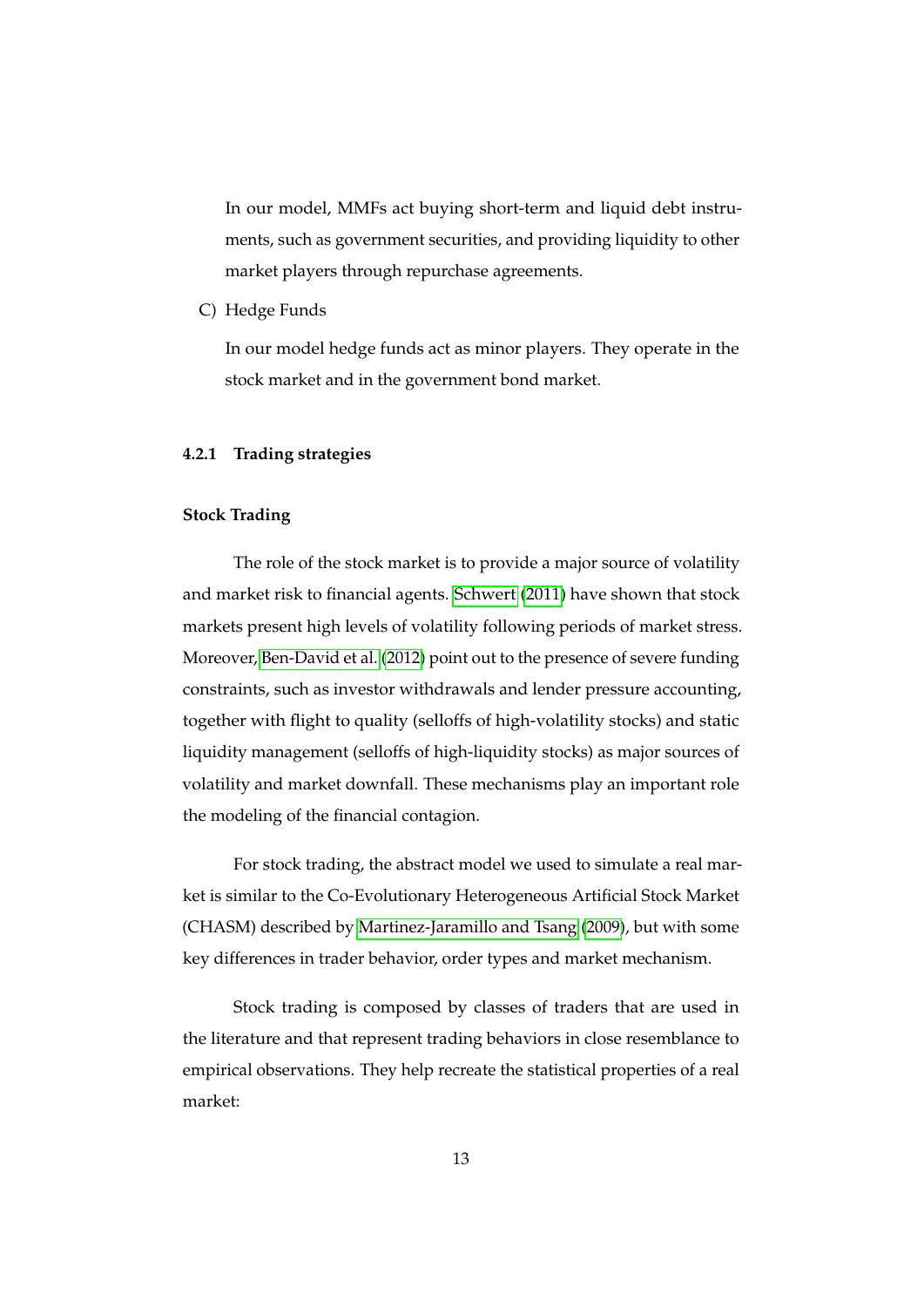1. *Noise traders:* The noise trader represent a stock trader who lacks access to inside information and make erratic and irrational decisions [\(De Long et al.](#page-27-8) [\(1990\)](#page-27-8)).

A noise trader does not have any specific information about the security or is not capable of making adequate analysis of the information available to the market. If the efficient market hypothesis holds, noise traders add liquidity to a market by increasing the trading volume.

In our artificial market model, these traders buy, sell, or hold their positions with different probabilities *p<sup>b</sup>* , *p<sup>s</sup>* and *p<sup>h</sup>* , respectively. Each trader has it's own probabilities and the probabilities are defined before the simulations.

2. *Fundamental traders:* Fundamental traders are stock traders which adhere to the principle of fundamental trading or value investing. They compare the true value they assess to the security with the current market price of the security. They seek to buy securities for which the market price is lower than the estimated true value (underpriced) and to sell assets for which the price is bigger than the estimated true value (overpriced).

The way fundamental traders are modeled is similar to the work of [Tsang and Martinez-Jaramillo](#page-30-0) [\(2004\)](#page-30-0), they measure the true value of the stock by the dividend being paid by the security (See Eq. [1\)](#page-9-0) and will change their position if the actual price deviates from the perceived true value by a threshold value of *τ*. Each agent has a *τ* value drawn from an uniform interval [*τ*min, *τ*max]

3. *Technical traders:* Technical traders use technical and momentum indicators in the form of decision rules to forecast future stock prices. The list of indicators is taken from [Martinez-Jaramillo and Tsang](#page-29-2) [\(2009\)](#page-29-2) and are as follows: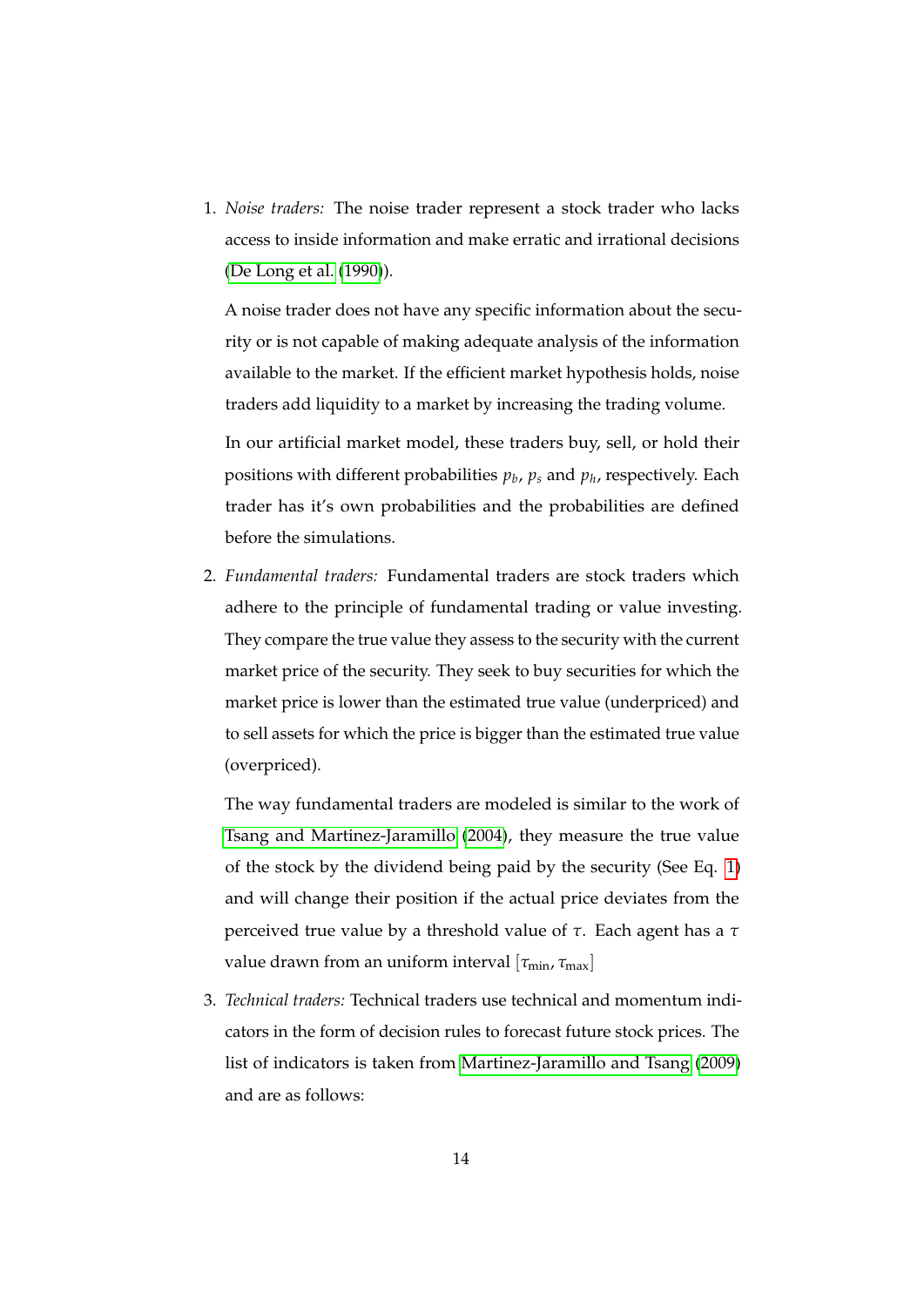*Moving Average*:

$$
MA(L, t) = \frac{P(t) - \left(\frac{1}{L} \sum_{i=1}^{L} P(t - i)\right)}{\frac{1}{L} \sum_{i=1}^{L} P(t - i)}
$$
(4)

*Trading Breakout*:

$$
TRB(L, t) = \frac{P(t) - \max\{P(t-1), ..., P(t-L)\}}{\max\{P(t-1), ..., P(t-L)\}}
$$
(5)

*Filter*:

$$
Filter(L, t) = \frac{P(t) - \min\{P(t-1), ..., P(t-L)\}}{\min\{P(t-1), ..., P(t-L)\}}
$$
(6)

*Volatility*:

$$
Vol(L, t) = \frac{\sigma\{P(t-1), ..., P(t-L+1)\}}{\frac{1}{L}\sum_{i=1}^{n} P(t-i)}
$$
(7)

*Momentum*:

$$
Mom(L, t) = P(t) - P(t - L)
$$
\n(8)

*Moving Average Momentum*:

$$
MomMA(L, t) = \frac{1}{L} \sum_{i=1}^{L} Mom(L, t - i)
$$
\n(9)

The parameter L and and the forecasting rules are learned by Genetic Programming and the method is described in [Martinez-Jaramillo and](#page-29-2) [Tsang](#page-29-2) [\(2009\)](#page-29-2), [Tsang et al.](#page-30-3) [\(1998\)](#page-30-3) and [Li and Tsang](#page-28-9) [\(1999\)](#page-28-9).

#### **Fixed-Income trading**

For fixed-income assets, while it is possible to use a sophisticated trading environment emulating bond arbitrage strategies, such as the one used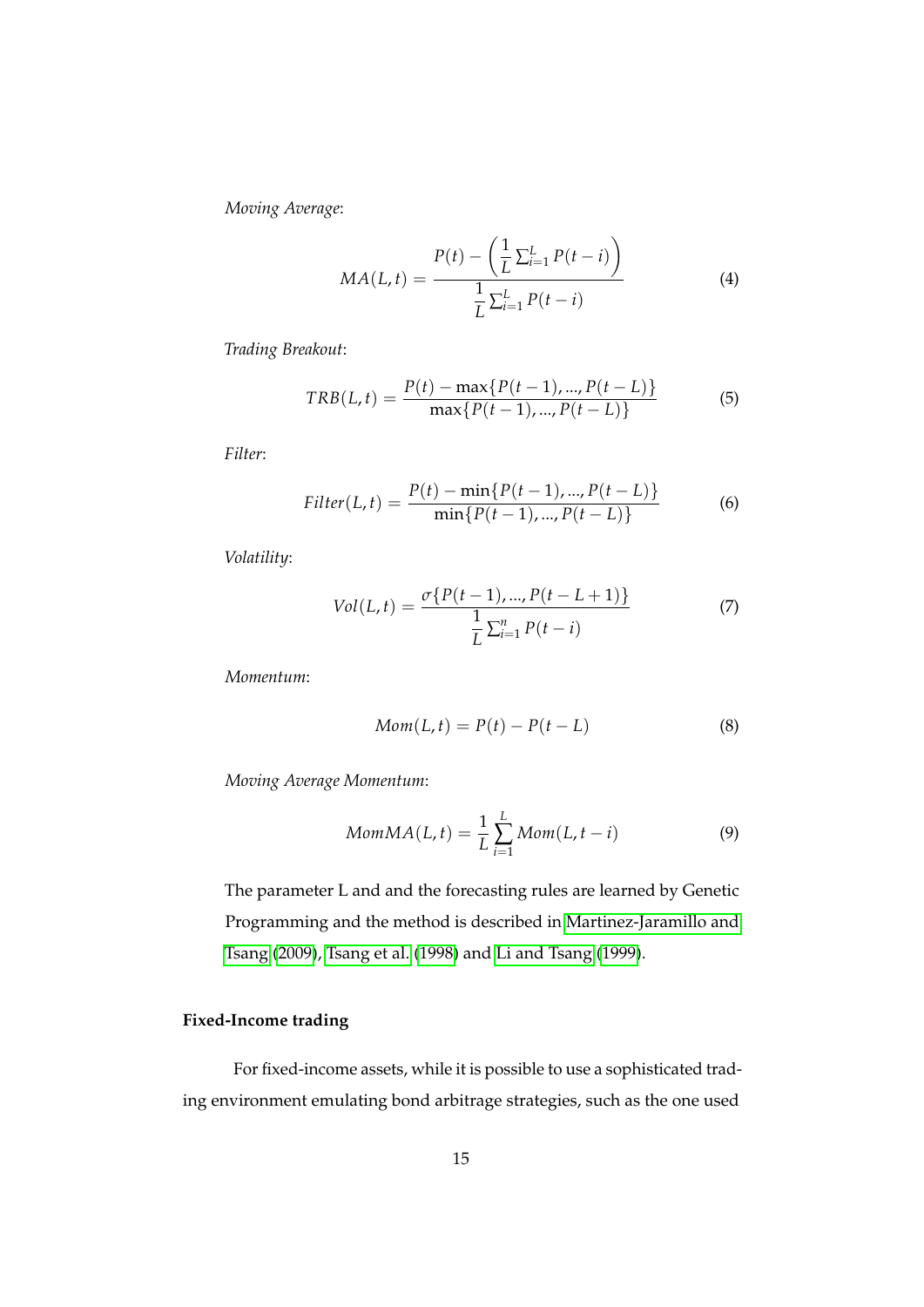by [Llacay and Peffer](#page-29-3) [\(2010\)](#page-29-3), we opt for a more simpler and straightforward model.

All bonds (government bonds, risky asset) are traded in over-thecounter markets, that is, by trades directly between parties. For simplicity we assume that Government Bonds have complete liquidity and the order imbalance will be matched by market players outside the model.

The Risky Asset can be acquired at will by banks, but cannot be sold easily, they also have long maturity. Whenever a bank wishes to sell its position in the risky asset, it must find another financial agent willing to acquire it.

#### **Interbank lending and Repurchase agreement operations**

Secured and unsecured lending operations are carried out in a centralized manner. Banks use repurchase agreements as a leverage mechanism to acquire funding in the money market. Interbank loans are carried out whenever a bank is meeting short term liquidity issues.

#### <span id="page-15-0"></span>**4.3 Risk Management**

Agents in our model manage their daily market risk, liquidity risk and leverage to avoid bankruptcy.

#### **Market Risk**

Market risk is measured by Value-at-Risk (VaR). The VaR of a portfolio is the potential loss in value of the portfolio over a defined period for a given confidence interval. In general terms, the maximum loss is calculated as a function of the portfolio historical volatility  $\sigma_p$  [\(Borodovsky and Lore](#page-27-9) [\(2000\)](#page-27-9)). In the model all financial agents use the VaR Delta-Normal approach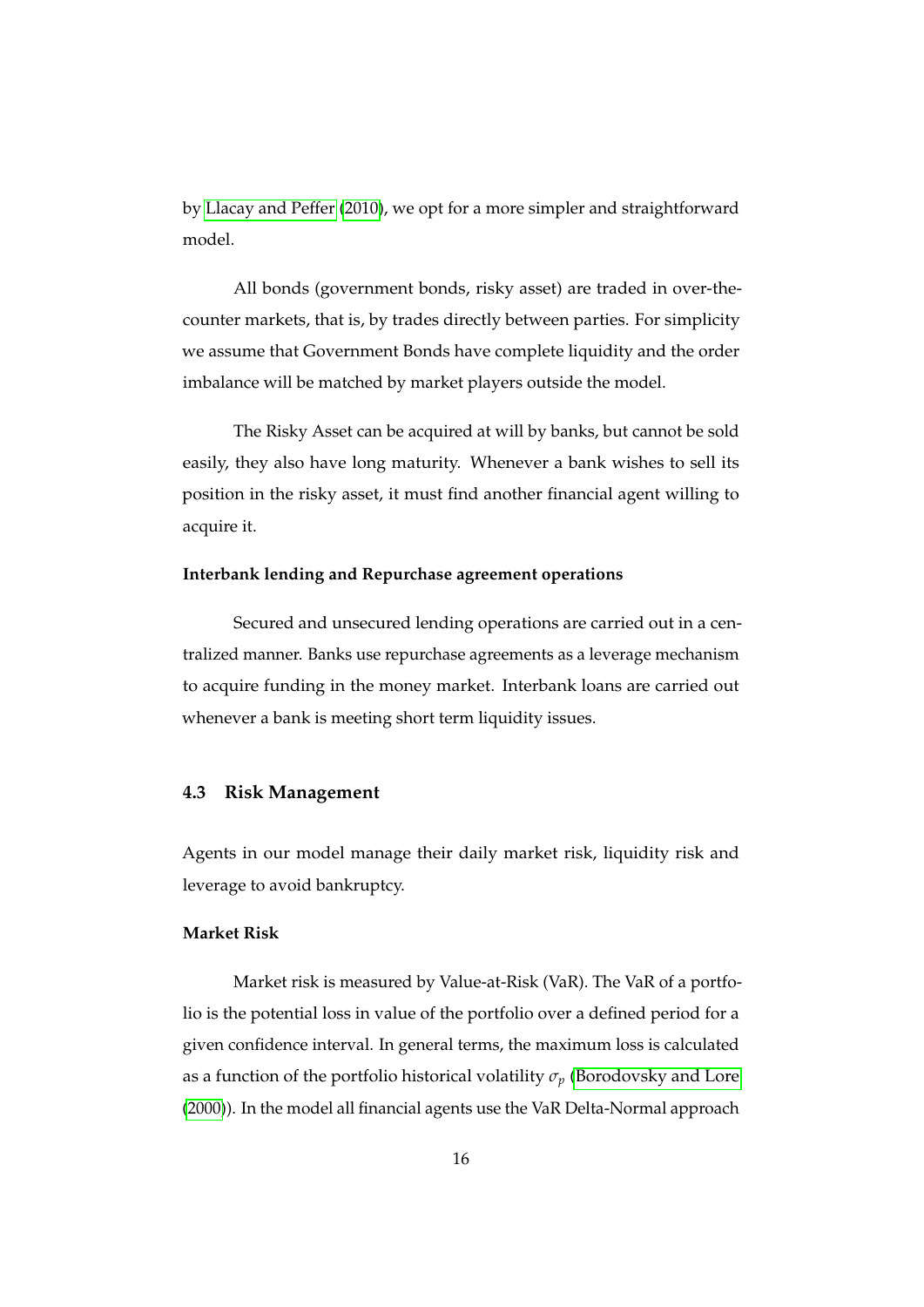described in [Linsmeier and Pearson](#page-28-10) [\(2000\)](#page-28-10). In this approach, given that a financial agent will not tolerate a loss that will be equaled or exceeded by *x* percent in a given time interval and the VaR is measured as:

$$
VaR = -[\mu - x\sigma] \tag{10}
$$

where  $\mu$  is the expected change in portfolio value.

#### **Liquidity Risk**

The financial concept of liquidity is elusive. Market participants perceive a financial asset as liquid if they can sell a large amount of the asset without affecting its price, but this concept is hard to quantify and there is no single theoretically and universally accepted measure for liquidity [\(Lybek and Sarr](#page-29-8) [\(2002\)](#page-29-8)).

As our liquidity metric we use the order imbalance to measure the probability of selling a asset at a given time step *t* as:

$$
P_{sell}(t) = 1 - \frac{\max\{0, (\sum_{i=i}^{n} \frac{O_S(t-i) - O_B(t-i)}{n})\}}{\sum_{i=i}^{n} \frac{O_S(t-i)}{n}}
$$
(11)

where  $O_S(t - i)$  is the volume of buy orders and  $O_B(t - i)$  is the volume of sell orders at time step *i* and *n* is the horizon of calculation. This simple metric measures the probability that a agent wanting to sell an asset will find a buyer for the asset. The horizon for looking past orders must be short in order to capture the quickness of market liquidity deterioration.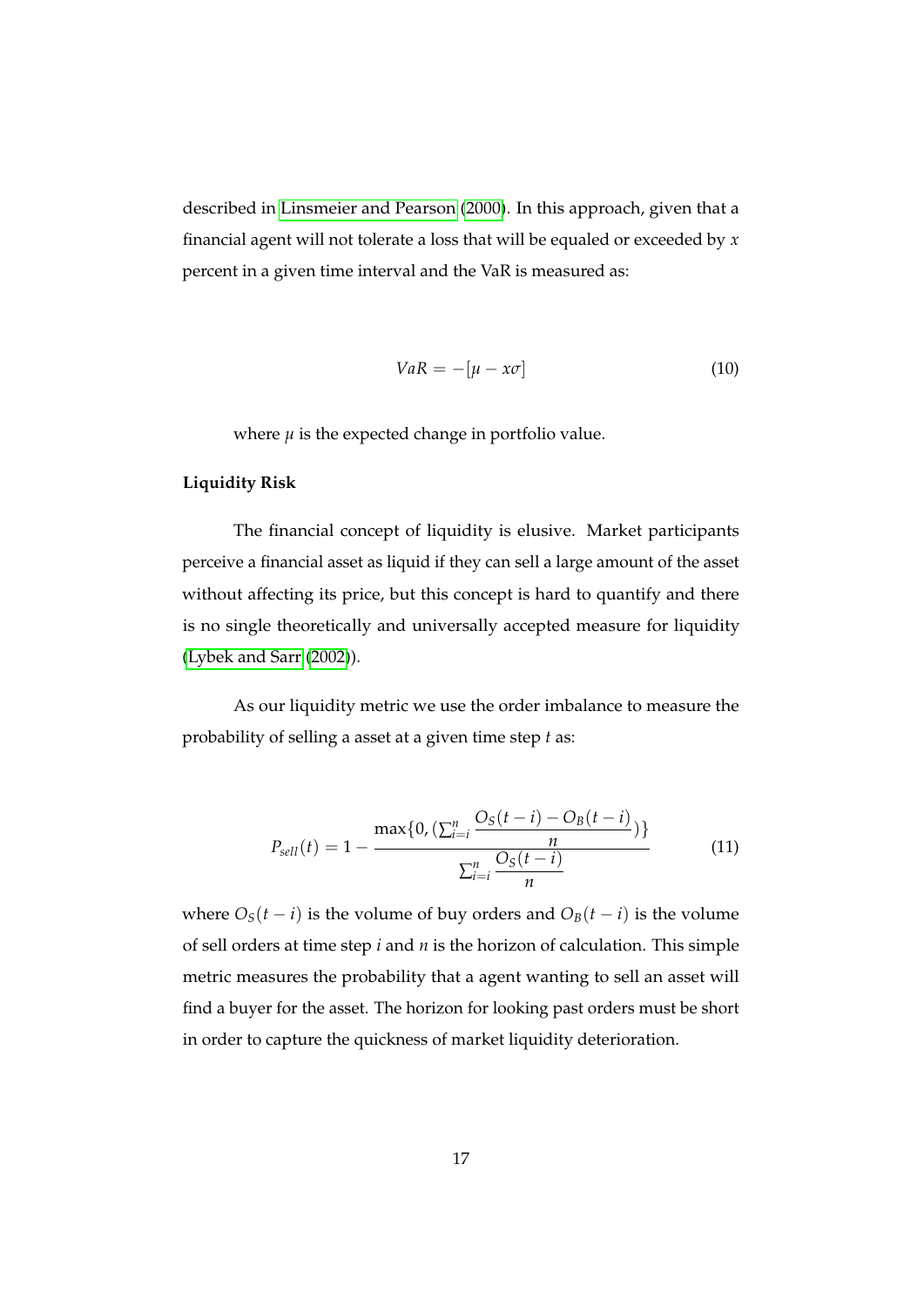#### **4.3.1 Leverage**

Leverage is one of the most critical sources of risk in our model. We use a simple leverage metric of:

$$
Leverage = \frac{TA}{NAV} \tag{12}
$$

where *TA* stands for total assets and *NAV* is the net asset value of the agent.

In our model only banks will leverage and they do so through bank deposits and repos. Each agent will have a leverage limit which they can not surpass which is sampled from a Pareto distribution.

#### **4.4 Market Mechanism**

The market works with each agent placing orders and managing their metrics at each time step, during the specified time of the simulation. Agents will have strategies and must manage risk.

The focus of our analysis is on the default of banks. If a bank can't pay an obligation due to shortage of funds, it becomes defaulted and will enter fire sales to acquire funding. If they lack assets to pay all their obligations or if illiquidity prevents them from turning assets into cash they must declare bankruptcy and are removed from the simulation.

#### **Trading**

At each turn *t* each agent *i* makes a decision  $\epsilon_i(t) \in \{-1, 0, +1\}$ , for each asset, where +1 represents the decision to buy, -1 the decision sell and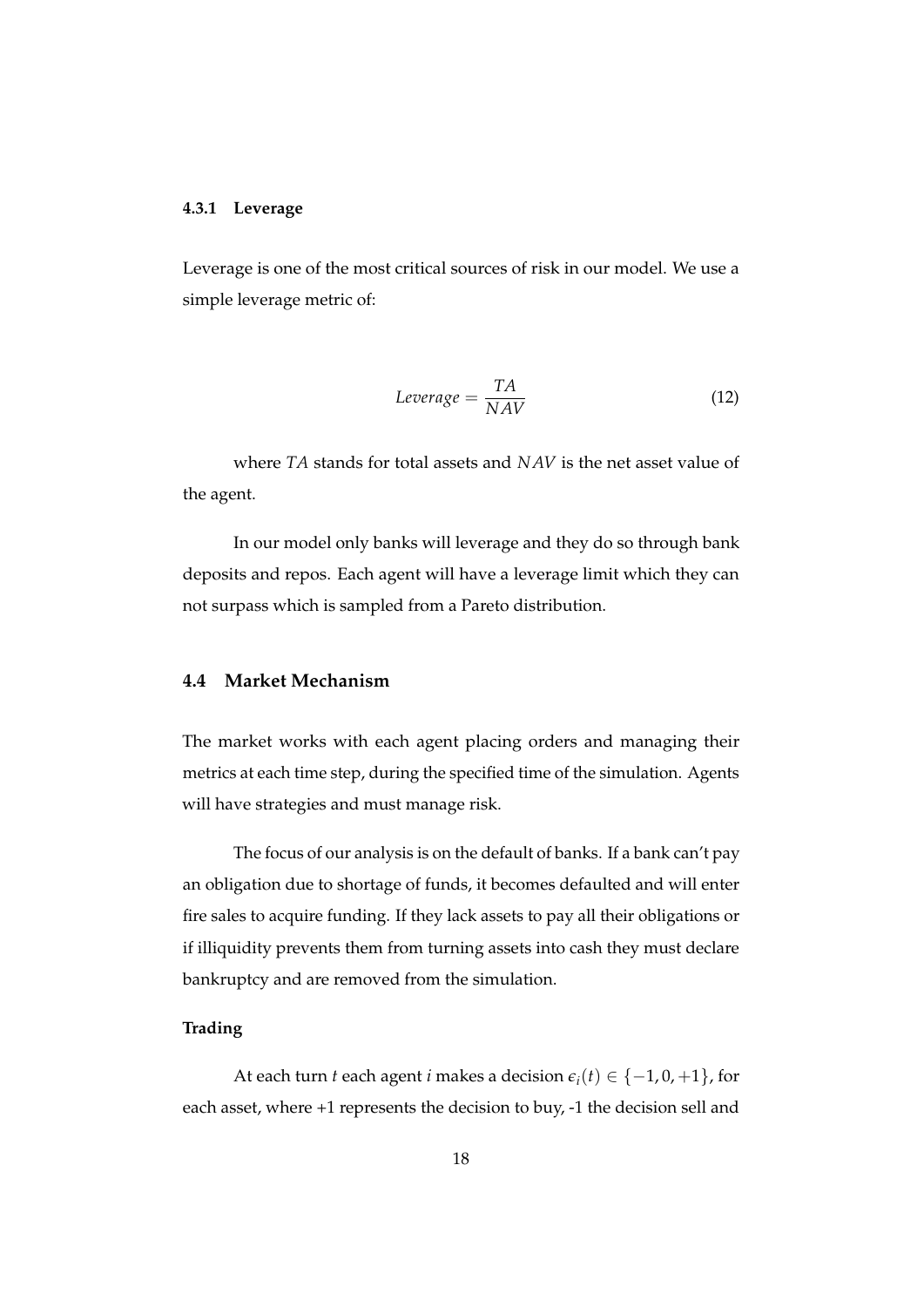0 the decision to hold an asset. The decision of each agent is determined by the trader class for stocks, and by it's liquidity limit, VaR limit and leverage limit for the stock fixed-income risky asset and lending operation, and is unrestricted for risk-free assets. Depending on the value of  $\epsilon_i(t)$ , the trader buys/sells a quantity  $q_i(t)$  proportional to his current asset belongings and free cash.

After the decisions are taken the orders are added to the order book [4](#page-18-0) . There is a order book for each asset.

The only price directly affected by orders is the stock price. The way in which order imbalance affects stock prices is similar to the one in [Giardina](#page-27-10) [and Bouchaud](#page-27-10) [\(2003\)](#page-27-10), where the normalized total order imbalance is used to determine the change of price and is denoted  $Q_i(t)$ :

$$
Q_j(t) = \frac{1}{\phi_j} \sum_{i=0}^{N} q_{ij}(t) = Q^+(t) - Q^-(t)
$$
\n(13)

where  $\phi_j$  is the total number of outstanding shares from the asset(assumed constant in the period of the simulation),  $Q^+$  is the volume of buy orders and *Q*<sup>−</sup> is the volume of sell orders. Trades are cleared and settled in a simple first in first out manner.

#### **Interbank lending**

Banks will use repos to leverage and buy the Risky Asset if their risk limits allow and there is funding available in the money market. Repos are initialized at the market creation and the operations are renewed as long as the banks are bellow their limits and have resources available to renew the

<span id="page-18-0"></span> $^4$ for simplicity, all orders are placed as market orders. Also, for simplicity, we consider that all the trading is carried out at a centralized desk.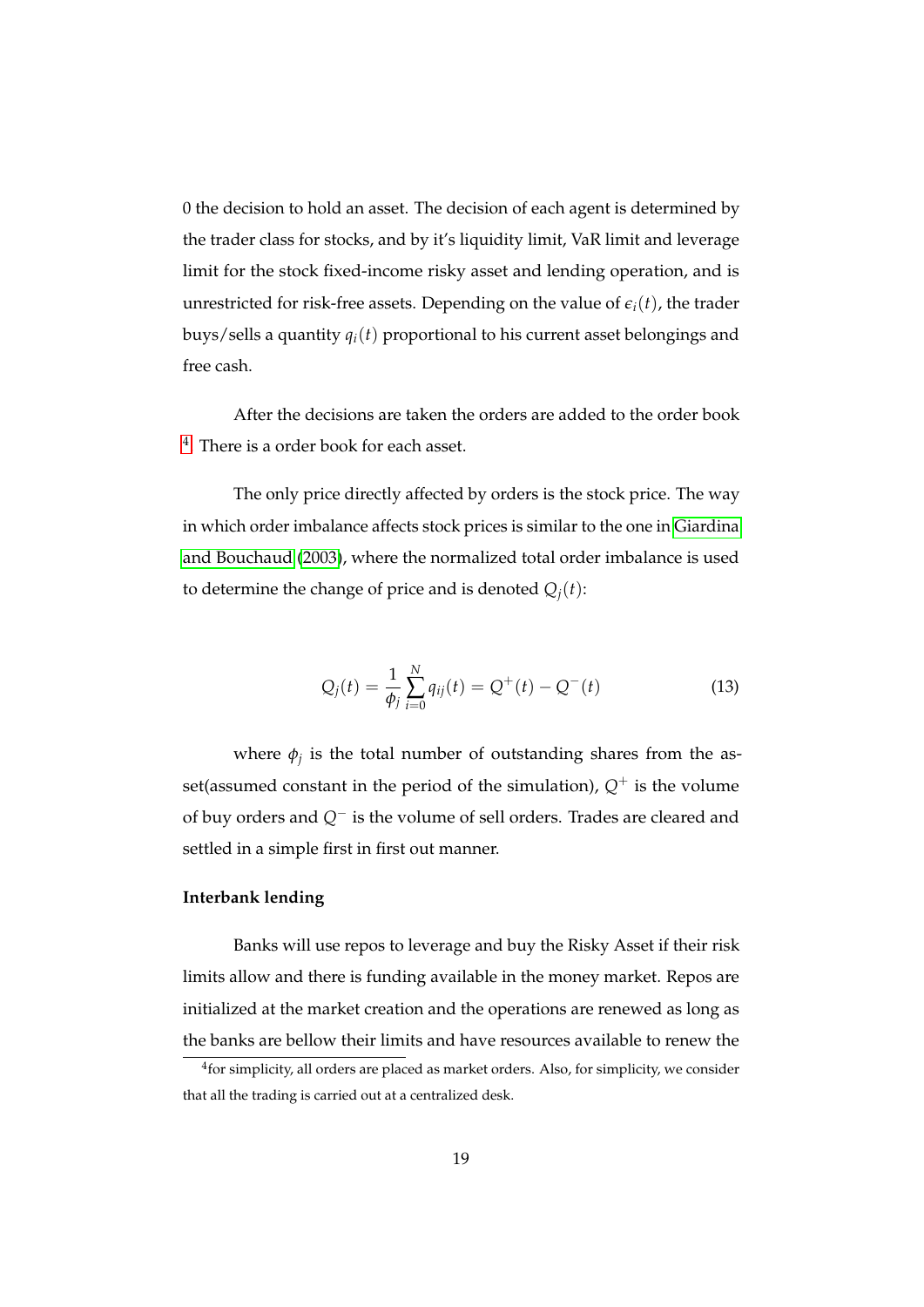operations. At the end of each turn, the banks that need short term liquidity to net their positions will resort to the interbank landing market.

This sequence of steps is repeated for the duration of the simulation and the only changing variable is the trading behavior of agents facing defaults.

#### **4.5 Failures, Fire sales and Contagion**

Financial institutions may fail under a series of conditions. First, if their assets value fall bellow a threshold they may become insolvent. The same may happen if the agent is run and they are holding illiquid assets.

Failing institutions will enter fire sales, meaning that they will try to liquidate their assets to make cash and terminate their obligations until they become solvent again.

Fire sales won't affect Government bonds, but will pressure stock and the risky asset prices. The effect in stock prices is felt directly in the price adjustment mechanism, and for the risky asset, it will suffer a discount *d* for the volume of agents fire selling it.

Fire sales may also trigger margin calls in repos backed up by the risky asset and will prompt mark-to-market losses. Mark-to-market losses will require an immediate margin call to match the value of the debt and, as a greater number of institutions starts to fire sell the risky asset, it may become more illiquid, requiring an increase in haircut.

Institutions holding a greater amount of illiquid assets will also face higher spreads while trying to acquire funding through interbank loans, expanding their losses. If an agent can't liquidate it's positions and can't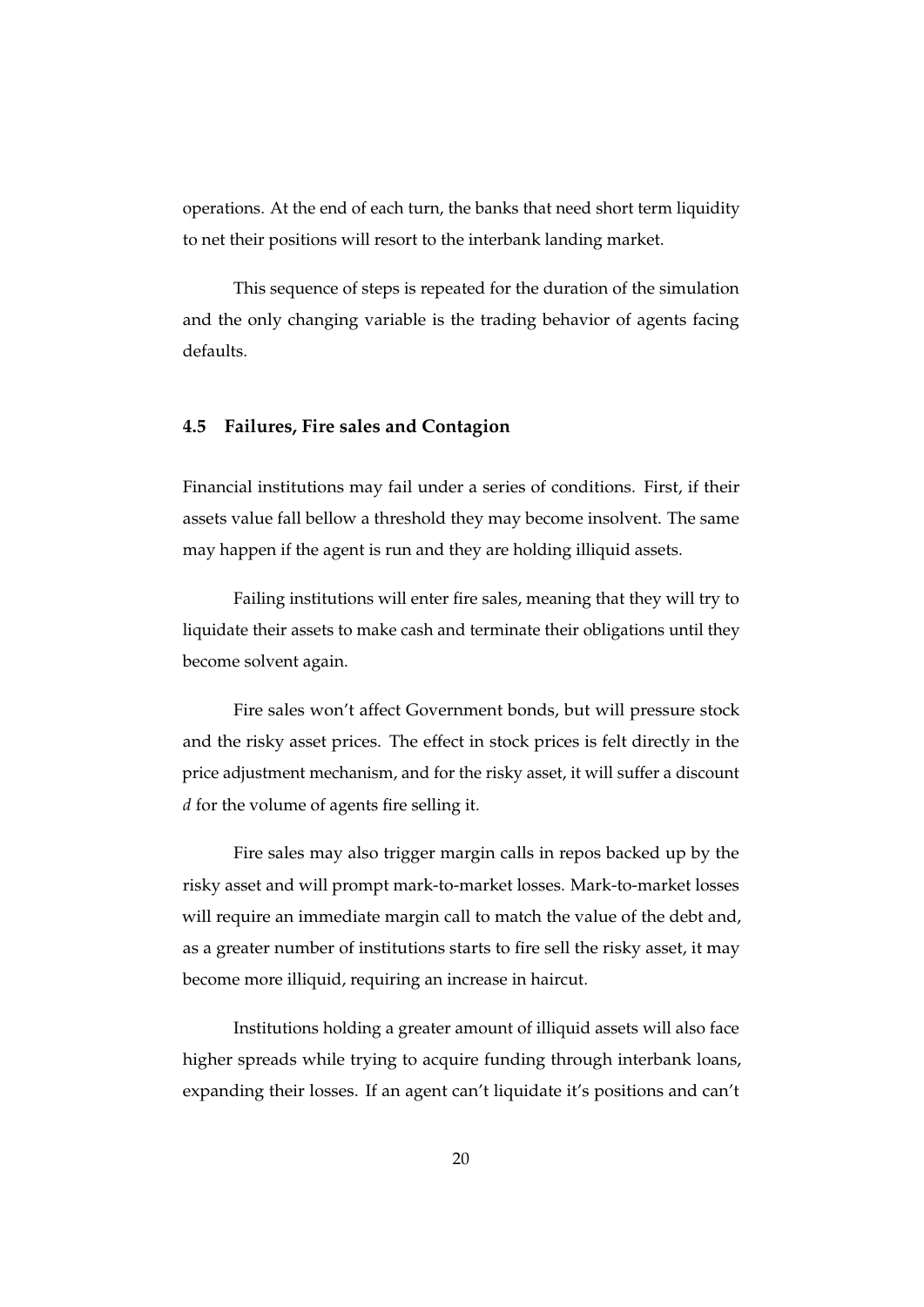obtain funding in the money market it is declared bankrupt and is removed from the simulation.

#### **4.5.1 Crisis simulation**

Here we describe the structure of the simulation. First, we assume there is a bubble associated with the risky asset which will burst at the beginning of the simulation. As the price of the risky asset loses significant value and liquidity, repos backed up by this asset will require margin calls and higher haircut. These new requirements will make some institutions lose value and deleverage, the institutions unable to meet the new requirements will become defaulted and enter fire sales, triggering new losses in value and liquidity. If they become too illiquid or their losses are substantial, they will not be able to obtain funding in the interbank lending market and must declare bankruptcy, being removed from the simulation. The contagion process is characterized by the following algorithm:

- 1. Initially a bubble collapses, reducing the market value of the risky asset to a *p* fraction of its original value,  $p \in [0,1]$  and causing a reduction in the probability of selling the asset by a fraction  $q, q \in [0, 1]$ ;
- 2. When the market deteriorates, each bank *i* owning the a *m* fraction of the risky asset must book mark-to-market losses experiencing a reduction in value by  $m * (1 - p)$  and, for each repo operation *j* of amount *n* collateralized by the risky asset, there will be a margin call of  $(1 - p) * n$  and a haircut increase by the fraction *q*;
- 3. The loss in value and liquidity will also make a number of agents *k* be above it's risk limits, triggering a fly to liquidity. These agents will change their trading behavior to sell risky and illiquid assets to obtain more liquid ones. These agents will not fire sell, but will fuel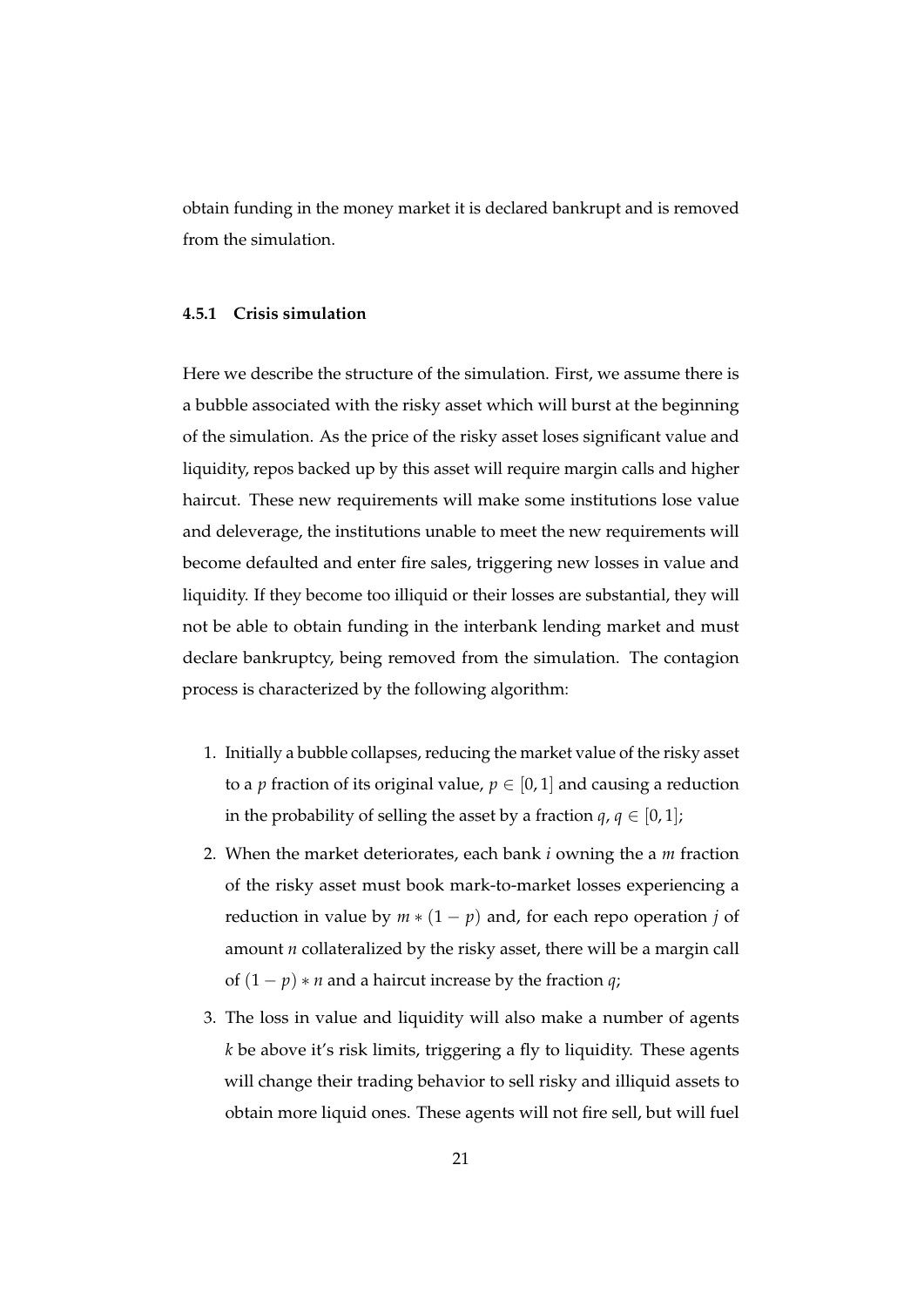the selling side of order book.

- 4. When a bank can't meet the new requirements for haircuts they must deleverage, possibly selling it's assets in the process. If the bank faces high illiquidity, it may not be able to deleverage and becomes insolvent, entering fire sales to meet it's obligations.
- 5. New fire sales will cause new price reductions and lower liquidity, feeding the negative feedback loop.

Depending on the simulated scenario the contagion may stop briefly, with no insolvency, or produce a cascade of failures. The model is sensitive to a high number of parameters, such as the asset composition of of the agents, risk limits, distribution of trading behaviors and and severity of the initial crisis. In the next section we perform a simulation to illustrate the model.

### <span id="page-21-0"></span>**5 Simulation**

#### **5.1 Experimental Design**

Our market will be composed of 100 banks, 200 hedge funds and 200 money market funds. Initial NAVs are drawn from a Pareto distribution with parameters  $a = 3$  and  $m_{banks} = 1e8$ ,  $m_{mmf} = 2e8$   $^5$  $^5$  and  $m_{hedge} = 1e7$ . While MMFs and Hedge Funds won't start with an initial leverage, banks start with deposits  $x \times NAV_h$ *ank* where *x* follows a Pareto distribution with parameters  $a = 3$  and  $m = 1$ .

Each bank is assigned a maximum leverage from an uniform distri-

<span id="page-21-1"></span><sup>5</sup>Money market funds are created with comparatively high NAVs in order to represent a range of institutional investors and financial intermediaries operating in the money markets.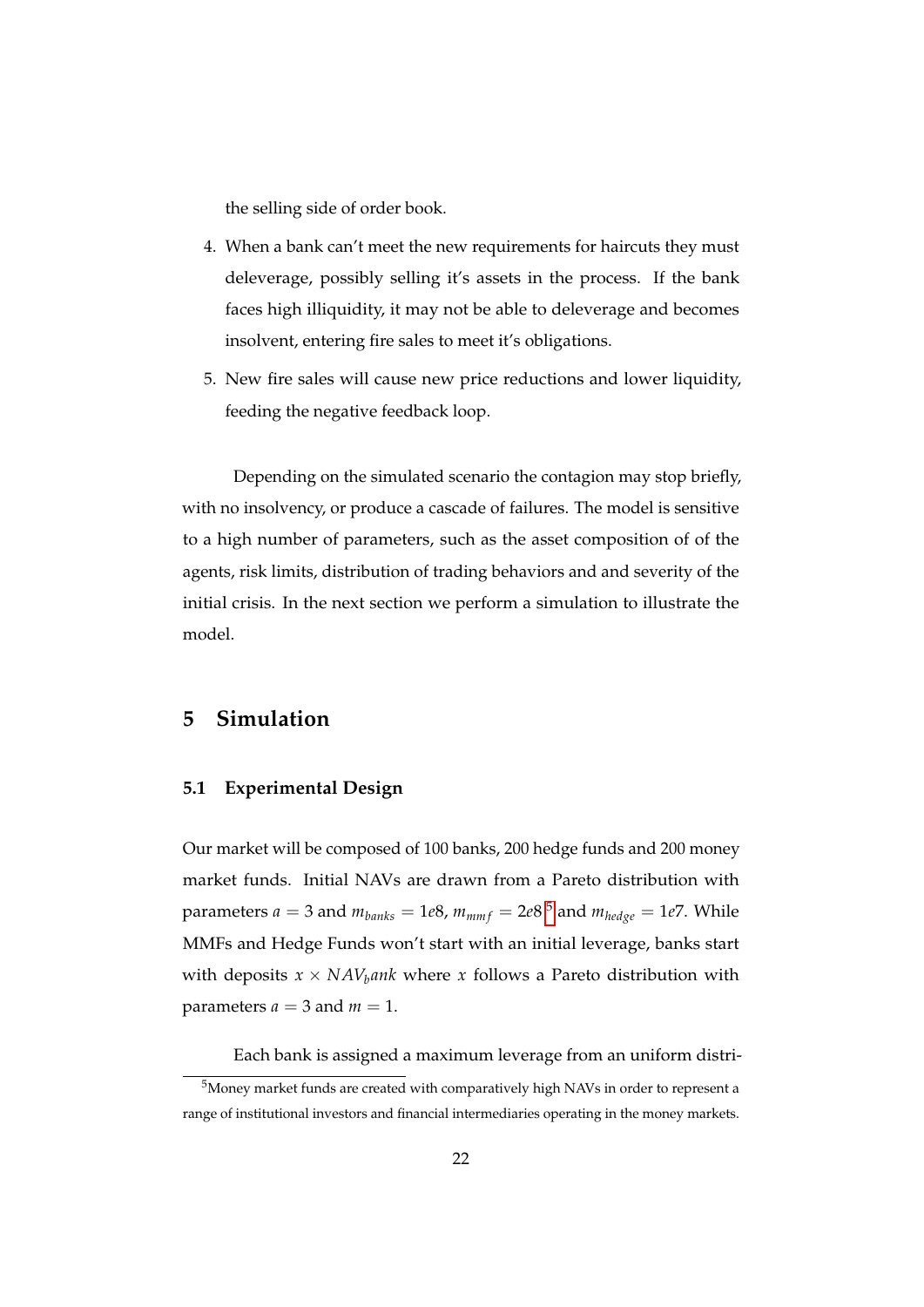<span id="page-22-0"></span>

Figure 1: Liability composition of banks in the simulation. After initial market creation liabilities are composed by NAV, bank deposits and repurchase agreements.

bution with parameters  $a = 3$  and  $b = 7$ . After this assignment there is a random assignment of repo operations between banks and money market funds. Banks use these repo operations to leverage and invest in the Risky Asset. Figure [1](#page-22-0) shows the composition in the liabilities of the banks and Figure [2](#page-23-0) shows their portfolio composition. Other market parameters are defined in Table [2.](#page-23-1)

| Agent        | Number of Agents | Avg. NAV $\vert$ | Avg. Leverage |
|--------------|------------------|------------------|---------------|
| <b>Banks</b> | 100              | 1.66e8           | 3.781         |
| Hedge Funds  | 200              | 1.71e7           | 1.000         |
| <b>MMFs</b>  | 100              | 3.11e8           | 1.000         |

Table 1: Summary of Financial Agents.

After the market creation we introduce a shock reducing the liquidity of the Risky Asset by 30% and its price by 20%. The results from this simulation are presented next.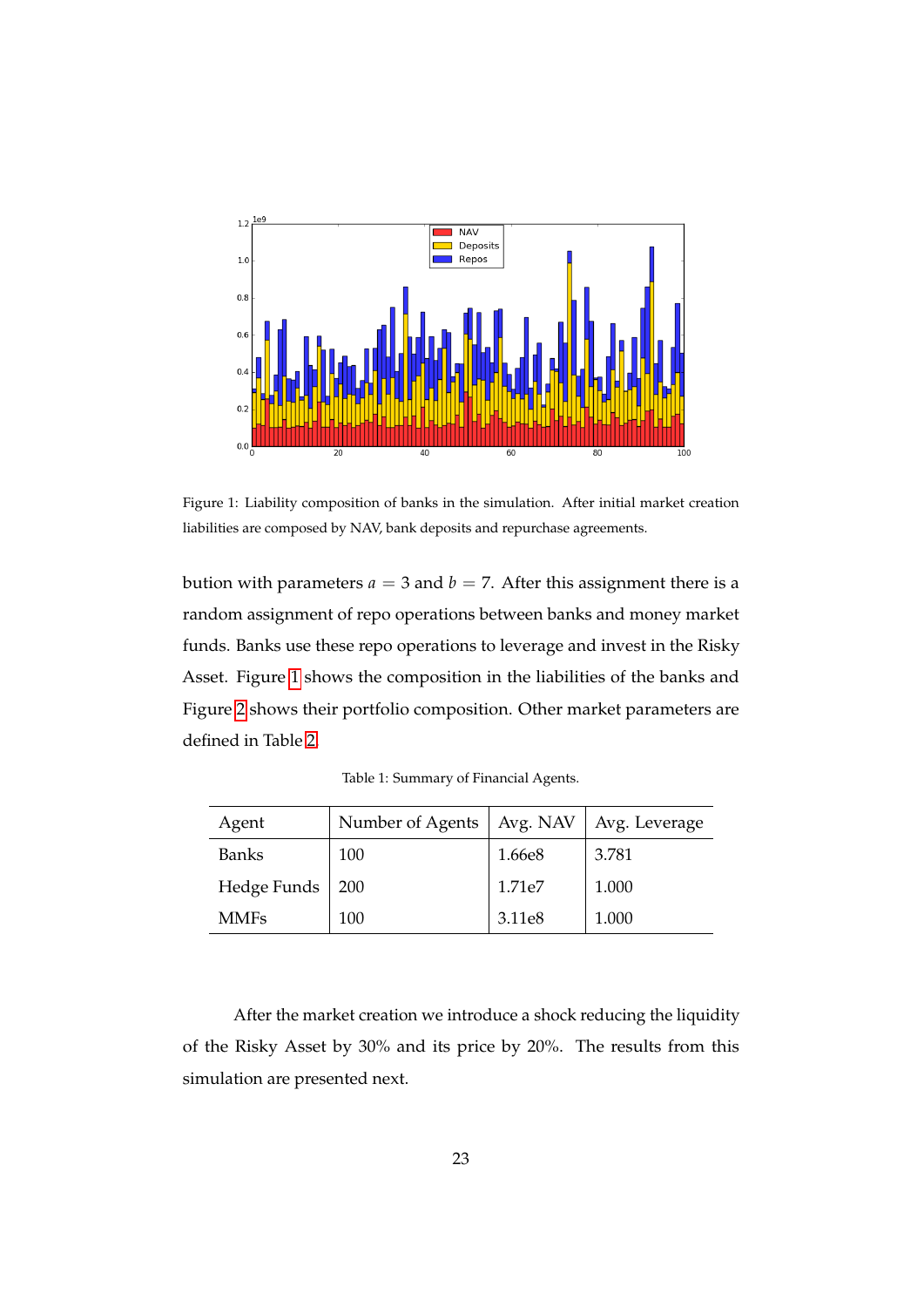<span id="page-23-0"></span>

<span id="page-23-1"></span>Figure 2: Portfolio composition of banks in the simulation.Banks leverage to invest in the risky asset.

|--|

| Parameter                                       | Symbol            | Value           |
|-------------------------------------------------|-------------------|-----------------|
| Noise traders probabilities                     | $(p_b, p_s, p_h)$ | (0.4, 0.4, 0.2) |
| Fundamental traders threshold                   | τ                 | unif(.1,.5)     |
| Confidence level for market risk                | $\sigma$          | 5%              |
| Time horizon of selling probability calculation | n                 | 3               |
| Leverage limit for banks                        | max_leverage      | unif $(4,7)$    |

#### **5.2 Results**

We focus on the analysis of the crisis over the banking system of our model (i.e. the bank agents). At the beginning of our simulation we have 100 banks, all solvent. Immediately after the shock seven banks become defaulted and the situation worsens until reaching a new equilibrium with 43 banks having gone bankrupt, as is shown in Figure [4.](#page-25-0)

The system also faces massive deleverage with the average leverage falling from 3.781 to 2.644 and the required haircut increases up to 100%.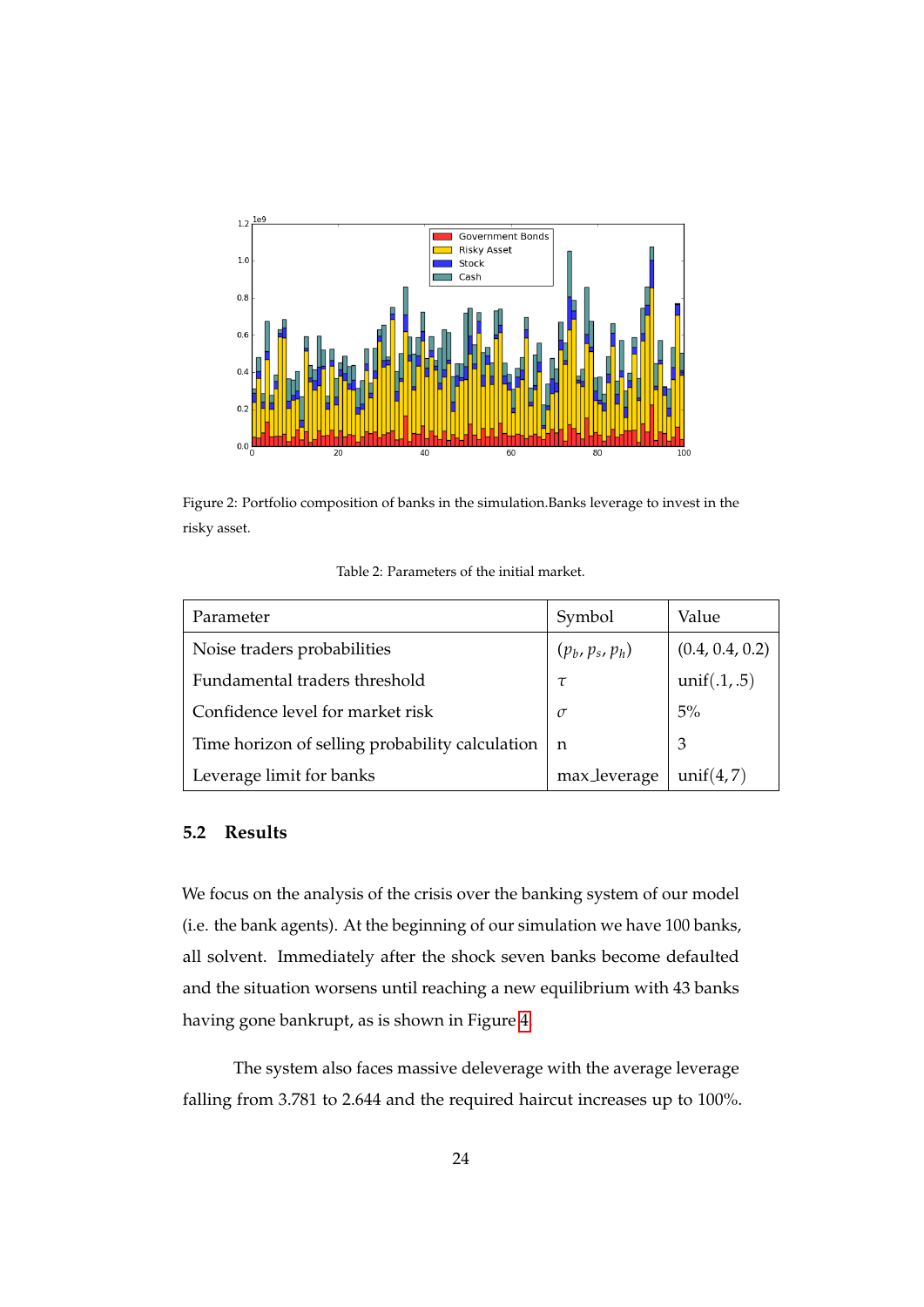

Figure 3: Deleverage of the banking system as the the system suffers a run on the repo.

This means essentially that the repo market has frozen. All the remaining leverage in the results are from bank deposits. In our results, the repo market has evaporated as the result of our shock.

## <span id="page-24-0"></span>**6 Final Remarks**

Financial contagion is a complex phenomenon with devastating consequences over the financial system. Here, we have developed a agent-based model of the financial system that recreates some of the observed behaviors of financial institutions in the repo market in order to simulate a crisis propagation.

While simple, the approach we have developed can be a valuable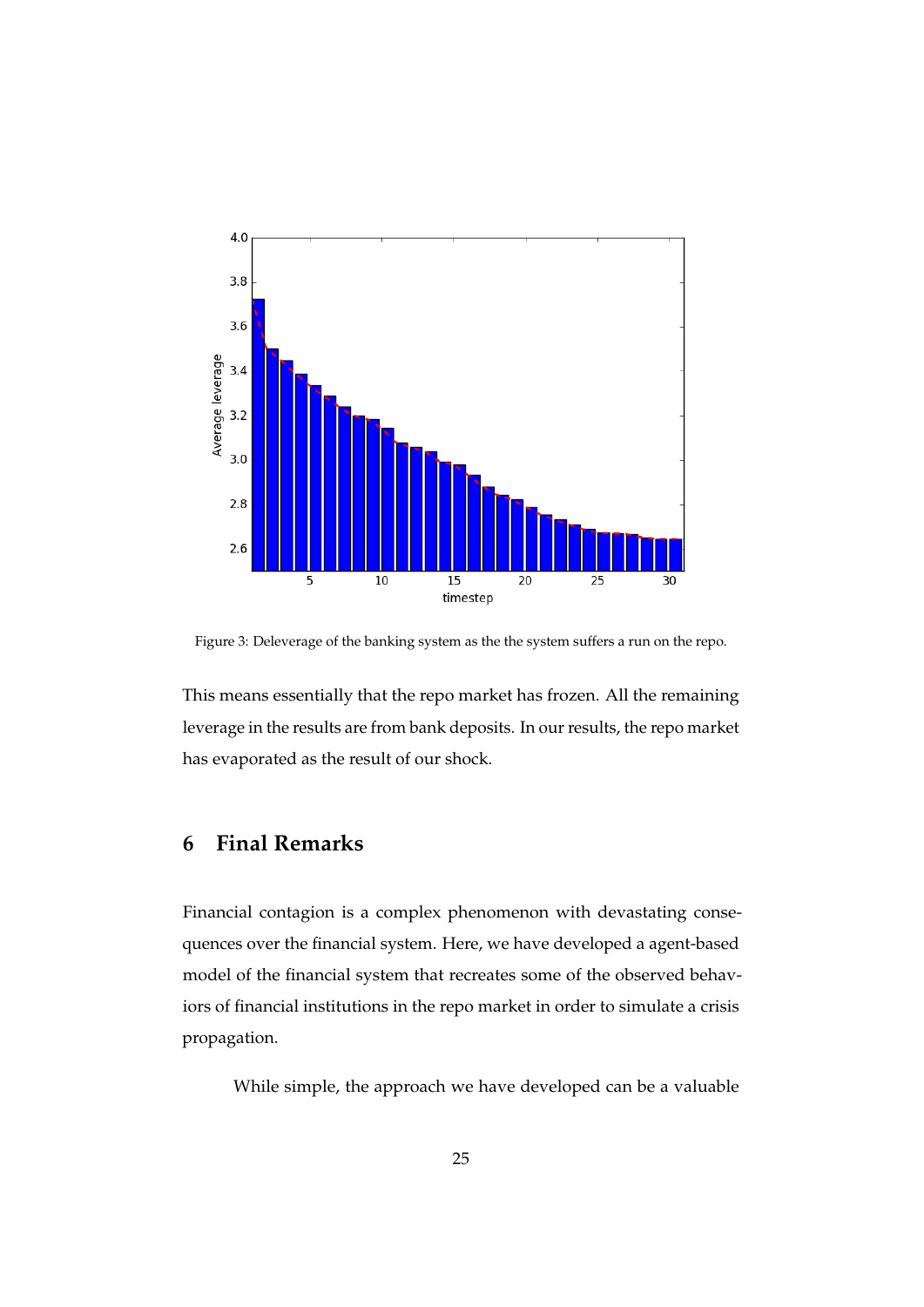<span id="page-25-0"></span>

Figure 4: Number of solvent, defaulted and bankrupt at each time step in our simulation. The system reaches a new equilibrium with close to 42% of the banks having gone bankrupt.



Figure 5: Market required haircut as the financial crisis spreads.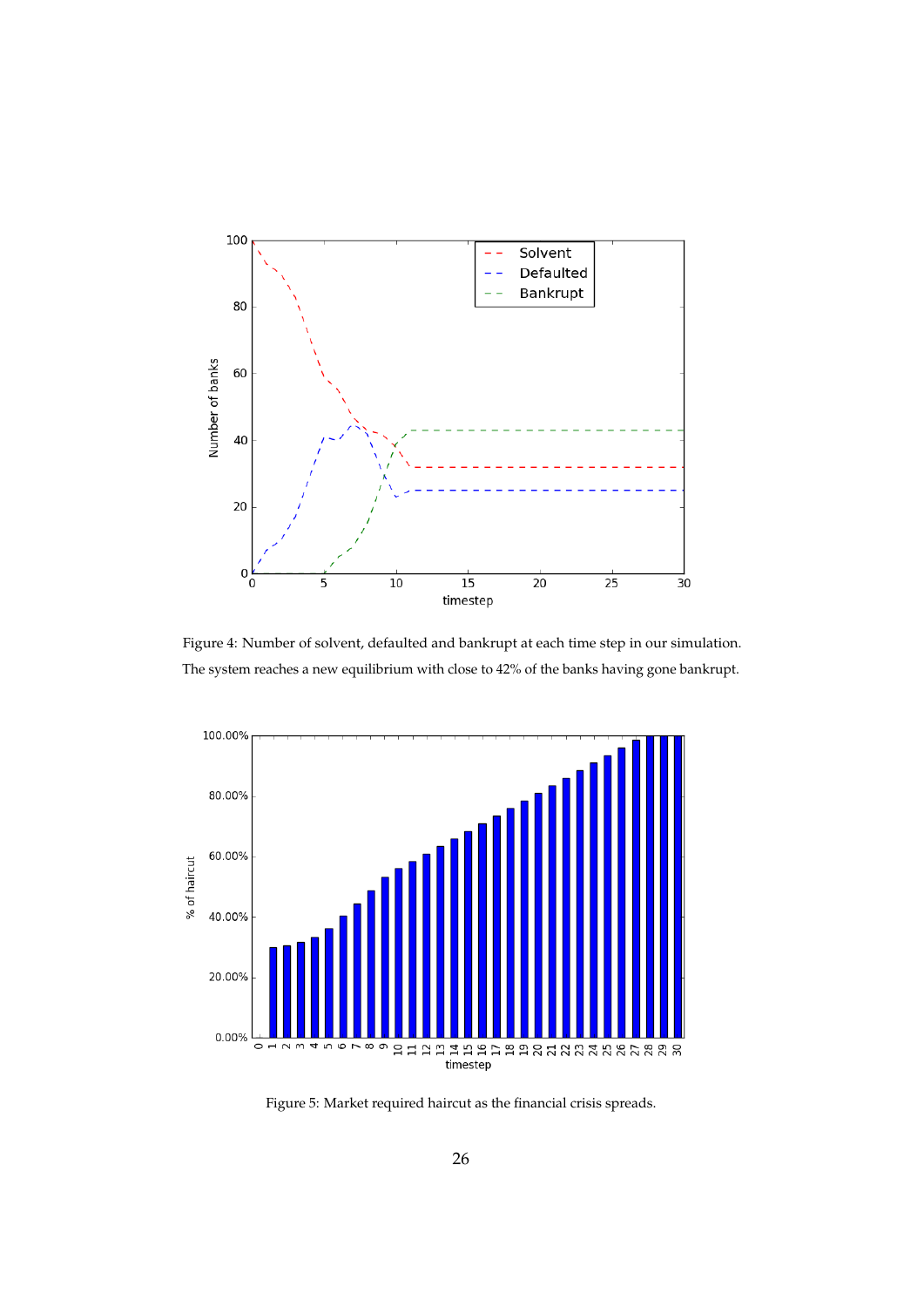tool for financial supervisors and financial intermediaries, as they can help assess the stability of the banking system and the resilience of individual participants. For instance, the model can be used with as a stress testing tool to understand the impact of a possible financial crisis over a market segment to guide supervision and investment decisions.

While the results observed in our simulation are interesting, several improvements are possible to make the model closer to real markets. To advance this line of research: (1) The strategies in the fixed-income market must be modeled to better represent the risk and behavior of participants in this market(2) The effect of bankruptcy over asset prices, especially fixedincome assets, needs to be better determined, and (3) More assets need to be included in the model, to create a better representation of portfolio allocations.

## **References**

- <span id="page-26-1"></span>Acemoglu, D., Ozdaglar, A., and Tahbaz-Salehi, A. (2013). Systemic risk and stability in financial networks. Technical report, National Bureau of Economic Research.
- <span id="page-26-0"></span>Allen, F. and Gale, D. (2000). Financial contagion. *Journal of political economy*, 108(1):1–33.
- <span id="page-26-2"></span>Arciero, L., Biancotti, C., d'Aurizio, L., and Impenna, C. (2008). Exploring agent-based methods for the analysis of payment systems: A crisis model for starlogo tng. *Bank of Italy Temi di Discussione (Working Paper) No*, 686.
- <span id="page-26-3"></span>Arthur, W. B., Holland, J. H., LeBaron, B., Palmer, R. G., and Tayler, P. (1996). Asset pricing under endogenous expectations in an artificial stock market. *Available at SSRN 2252*.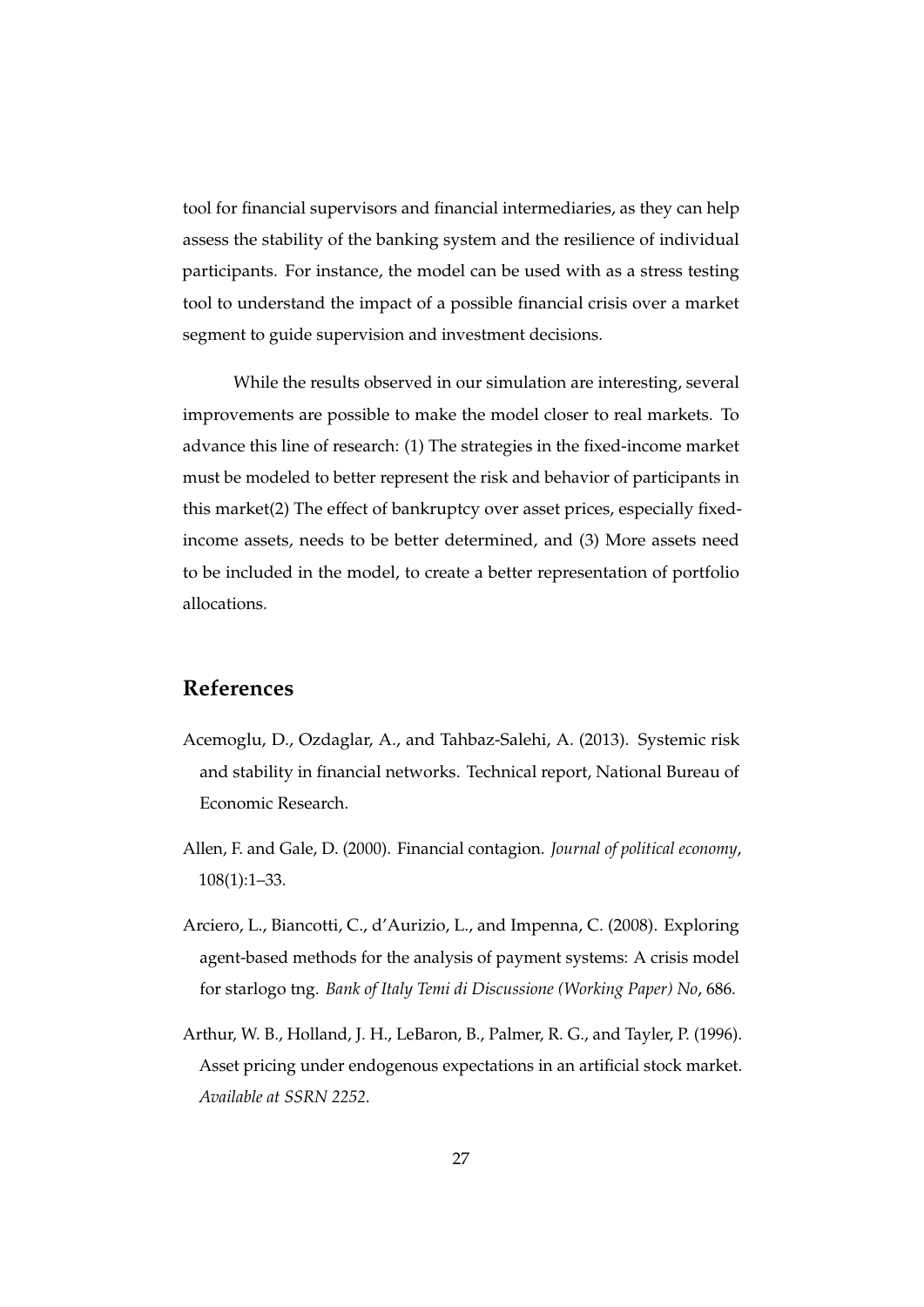- <span id="page-27-7"></span>Ben-David, I., Franzoni, F., and Moussawi, R. (2012). Hedge fund stock trading in the financial crisis of 2007–2009. *Review of Financial Studies*, 25(1):1–54.
- <span id="page-27-9"></span>Borodovsky, L. and Lore, M. (2000). *Professional's Handbook of Financial Risk Management*. Butterworth-Heinemann.
- <span id="page-27-6"></span>Chan, T. (2001). *Artificial markets and intelligent agents*. PhD thesis, Citeseer.
- <span id="page-27-4"></span>Cohen, K. J., Hawawini, G. A., Maier, S. F., Schwartz, R. A., and Whitcomb, D. K. (1983). Friction in the trading process and the estimation of systematic risk. *Journal of Financial Economics*, 12(2):263–278.
- <span id="page-27-5"></span>De Grauwe, P., Dewachter, H., and Embrechts, M. (1995). Exchange rate theory: chaotic models of foreign exchange markets.
- <span id="page-27-8"></span>De Long, J. B., Shleifer, A., Summers, L. H., and Waldmann, R. J. (1990). Noise trader risk in financial markets. *Journal of political Economy*, pages 703–738.
- <span id="page-27-1"></span>Elliott, M., Golub, B., and Jackson, M. O. (2014). Financial networks and contagion. *Available at SSRN 2175056*.
- <span id="page-27-0"></span>Gai, P. and Kapadia, S. (2010). Contagion in financial networks. In *Proceedings of the Royal Society of London A: Mathematical, Physical and Engineering Sciences*, page rspa20090410. The Royal Society.
- <span id="page-27-10"></span>Giardina, I. and Bouchaud, J.-P. (2003). Bubbles, crashes and intermittency in agent based market models. *The European Physical Journal B-Condensed Matter and Complex Systems*, 31(3):421–437.
- <span id="page-27-3"></span>Gilbert, G. N. (2008). *Agent-based models*. Number 153. Sage.
- <span id="page-27-2"></span>Gorton, G. and Metrick, A. (2009). The run on repo and the panic of 2007- 2008. *Unpublished paper, Yale University*.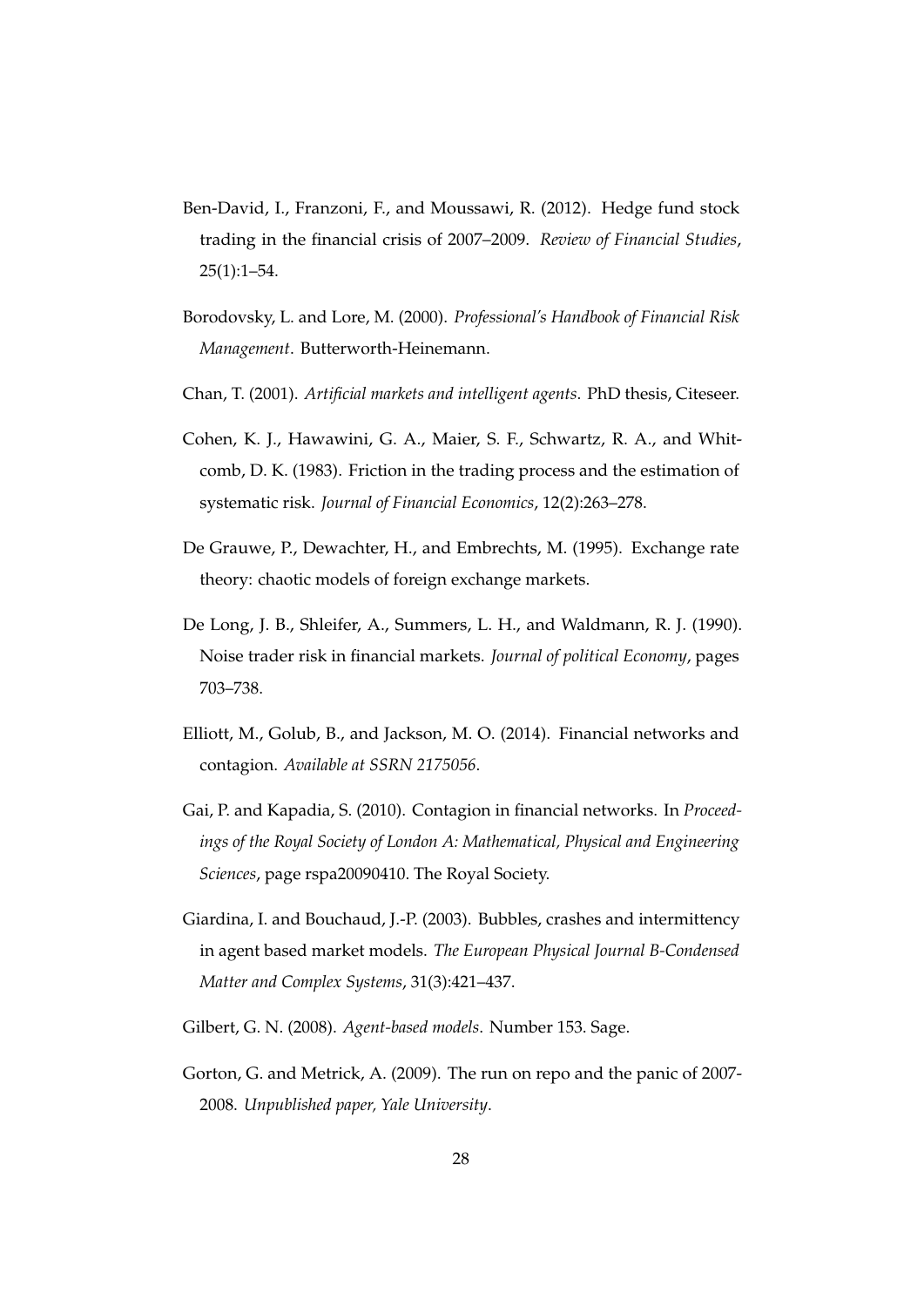- <span id="page-28-2"></span>Helbing, D. (2012). Social self-organization: Agent-based simulations and experiments to study emergent social behavior, understanding complex systems.
- <span id="page-28-1"></span>Helbing, D. and Balietti, S. (2010). Fundamental and real-world challenges in economics. *Science and culture*, 76(9-10).
- <span id="page-28-0"></span>Huang, X., Vodenska, I., Havlin, S., and Stanley, H. E. (2013). Cascading failures in bi-partite graphs: model for systemic risk propagation. *Scientific reports*, 3.
- <span id="page-28-8"></span>Johnson, P. E. (2002). Agent-based modeling what i learned from the artificial stock market. *Social Science Computer Review*, 20(2):174–186.
- <span id="page-28-3"></span>Kim, G.-r. and Markowitz, H. M. (1989). Investment rules, margin, and market volatility. *The Journal of Portfolio Management*, 16(1):45–52.
- <span id="page-28-7"></span>LeBaron, B. (2001a). Empirical regularities from interacting long-and shortmemory investors in an agent-based stock market. *Evolutionary Computation, IEEE Transactions on*, 5(5):442–455.
- <span id="page-28-6"></span>LeBaron, B. (2001b). Evolution and time horizons in an agent-based stock market. *Macroeconomic Dynamics*, 5(02):225–254.
- <span id="page-28-4"></span>LeBaron, B. (2002). Building the santa fe artificial stock market. *Physica A*.
- <span id="page-28-5"></span>LeBaron, B. (2006). Agent-based computational finance. *Handbook of computational economics*, 2:1187–1233.
- <span id="page-28-9"></span>Li, J. and Tsang, E. P. (1999). Investment decision making using fgp: a case study. In *Evolutionary Computation, 1999. CEC 99. Proceedings of the 1999 Congress on*, volume 2. IEEE.
- <span id="page-28-10"></span>Linsmeier, T. J. and Pearson, N. D. (2000). Value at risk. *Financial Analysts Journal*, 56(2):47–67.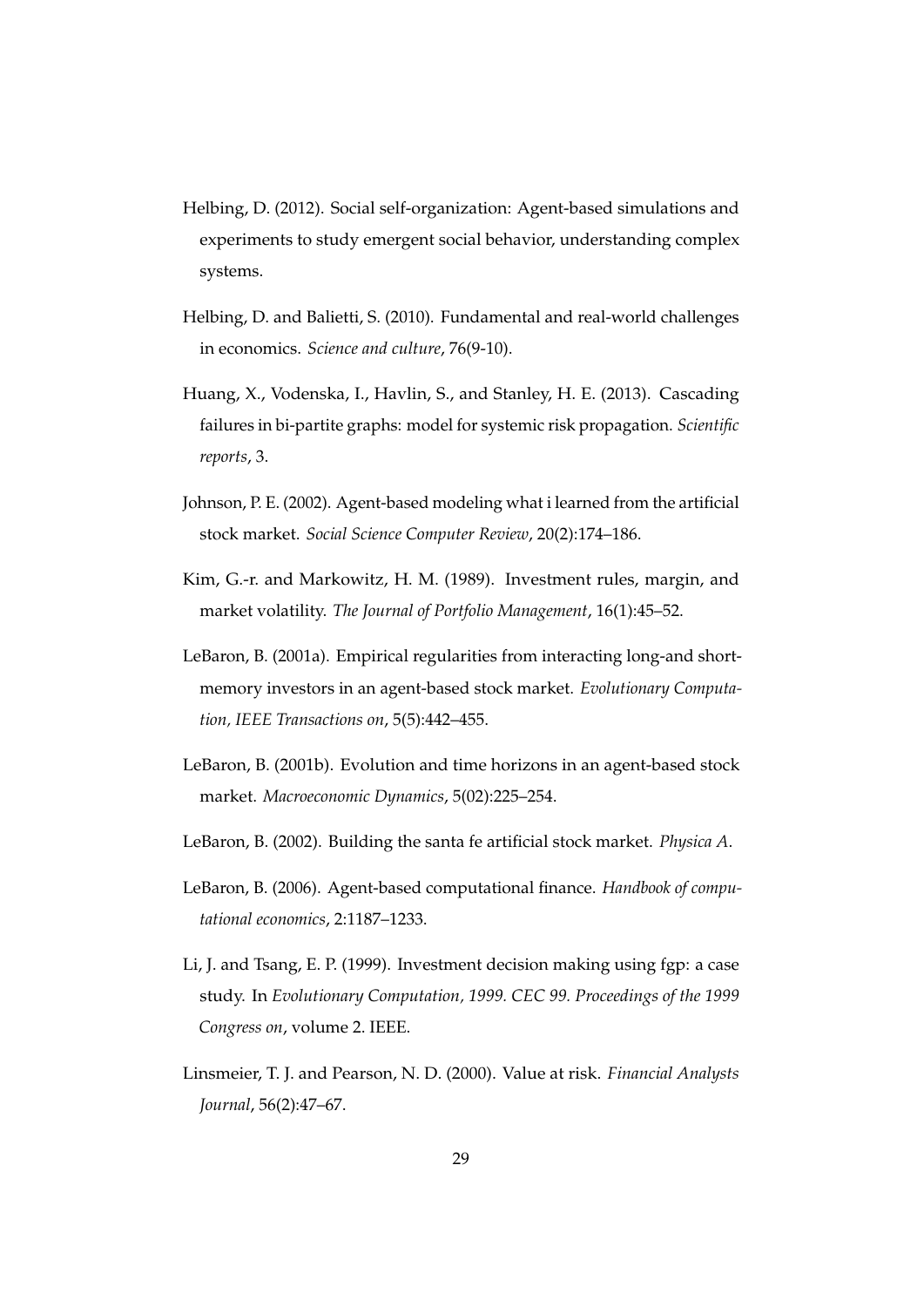<span id="page-29-0"></span>Liu, Z., Quiet, S., and Roth, B. (2015). Banking sector interconnectedness: what is it, how can we measure it and why does it matter? *Bank of England Quarterly Bulletin*, page Q2.

<span id="page-29-5"></span>Livingston, M. (1999). *Bonds and bond derivatives*. Wiley-Blackwell.

- <span id="page-29-3"></span>Llacay, B. and Peffer, G. (2010). Realistic agent-based simulation of financial crises: the 1998 turmoil. In *Computational Intelligence in Business and Economics. Proceeding of the MS'10 Internation Conference*, volume 3, page 189.
- <span id="page-29-8"></span>Lybek, M. T. and Sarr, M. A. (2002). *Measuring liquidity in financial markets*. Number 2-232. International Monetary Fund.
- <span id="page-29-2"></span>Martinez-Jaramillo, S. and Tsang, E. P. (2009). An heterogeneous, endogenous and coevolutionary gp-based financial market. *Evolutionary Computation, IEEE Transactions on*, 13(1):33–55.
- <span id="page-29-4"></span>Palmer, R. G., Arthur, W. B., Holland, J. H., LeBaron, B., and Tayler, P. (1994). Artificial economic life: a simple model of a stockmarket. *Physica D: Nonlinear Phenomena*, 75(1):264–274.
- <span id="page-29-1"></span>Rochet, J.-C. and Tirole, J. (1996). Interbank lending and systemic risk. *Journal of Money, credit and Banking*, 28(4):733–762.
- <span id="page-29-6"></span>Rosengren, E. S. and Stone Mountain, G. (2012). Money market mutual funds and financial stability. In *Remarks at the Federal Reserve Bank of Atlanta's 2012 Financial Markets Conference (April 11). www. bos. frb. org/news/speeches/rosengren/2012/041112/041112. pdf*.
- <span id="page-29-7"></span>Rubin, R. E., Greenspan, A., Levitt, A., and Born, B. (1999). Hedge funds, leverage, and the lessons of long-term capital management. *Report of The President's Working Group on Financial Markets*.